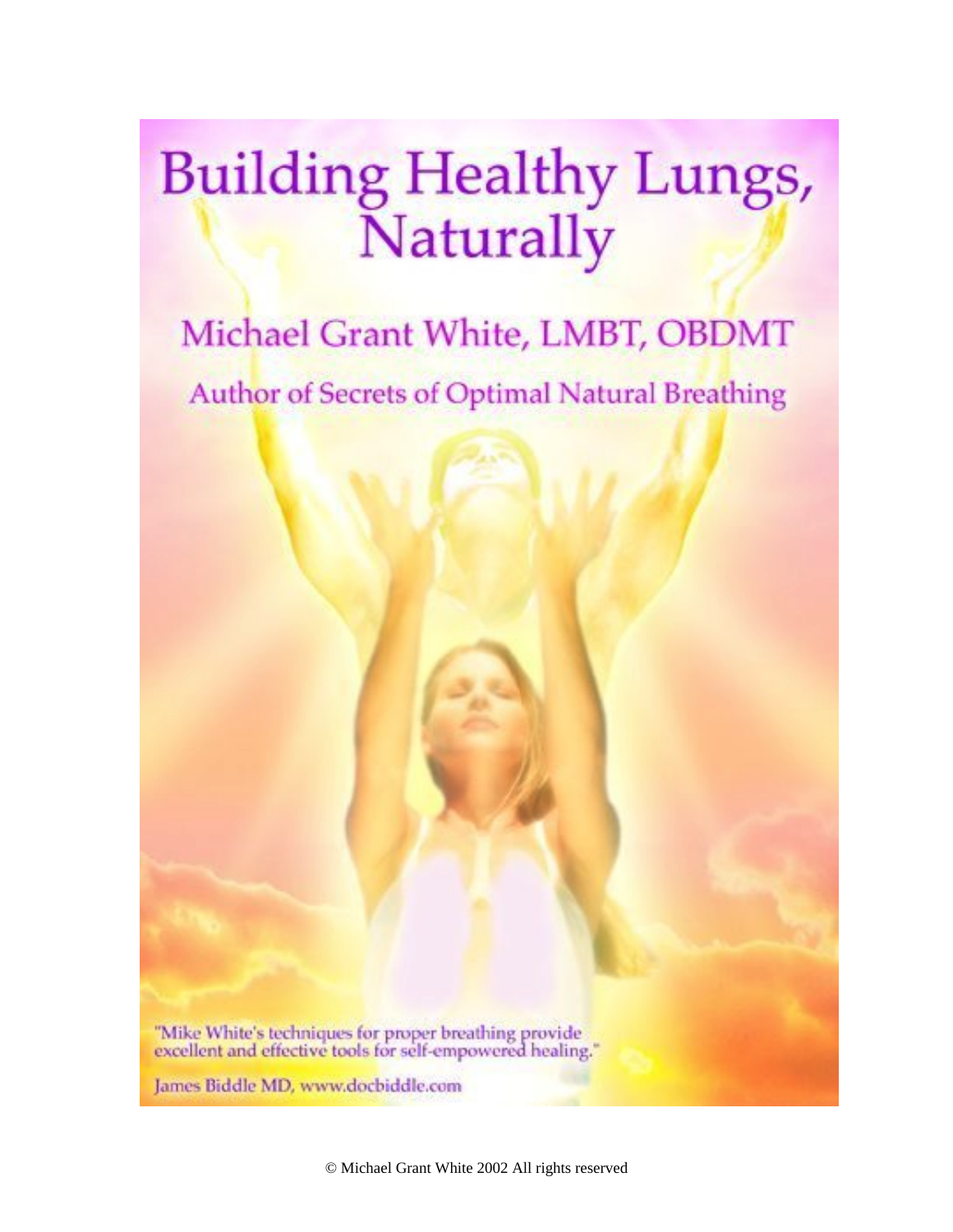# Building Healthy Lungs, **Naturally**



# **\$7.00**

# "Mike White's techniques for proper breathing provide excellent and effective tools for self-empowered healing."

James Biddle MD, Ashewville, NC

Michael Grant White, NCLMT #1724, OBDMT

 © 2002. All rights reserved. <http://www.breathing.com> 866 My Inhale

# **ISBN 1-883417-39-2**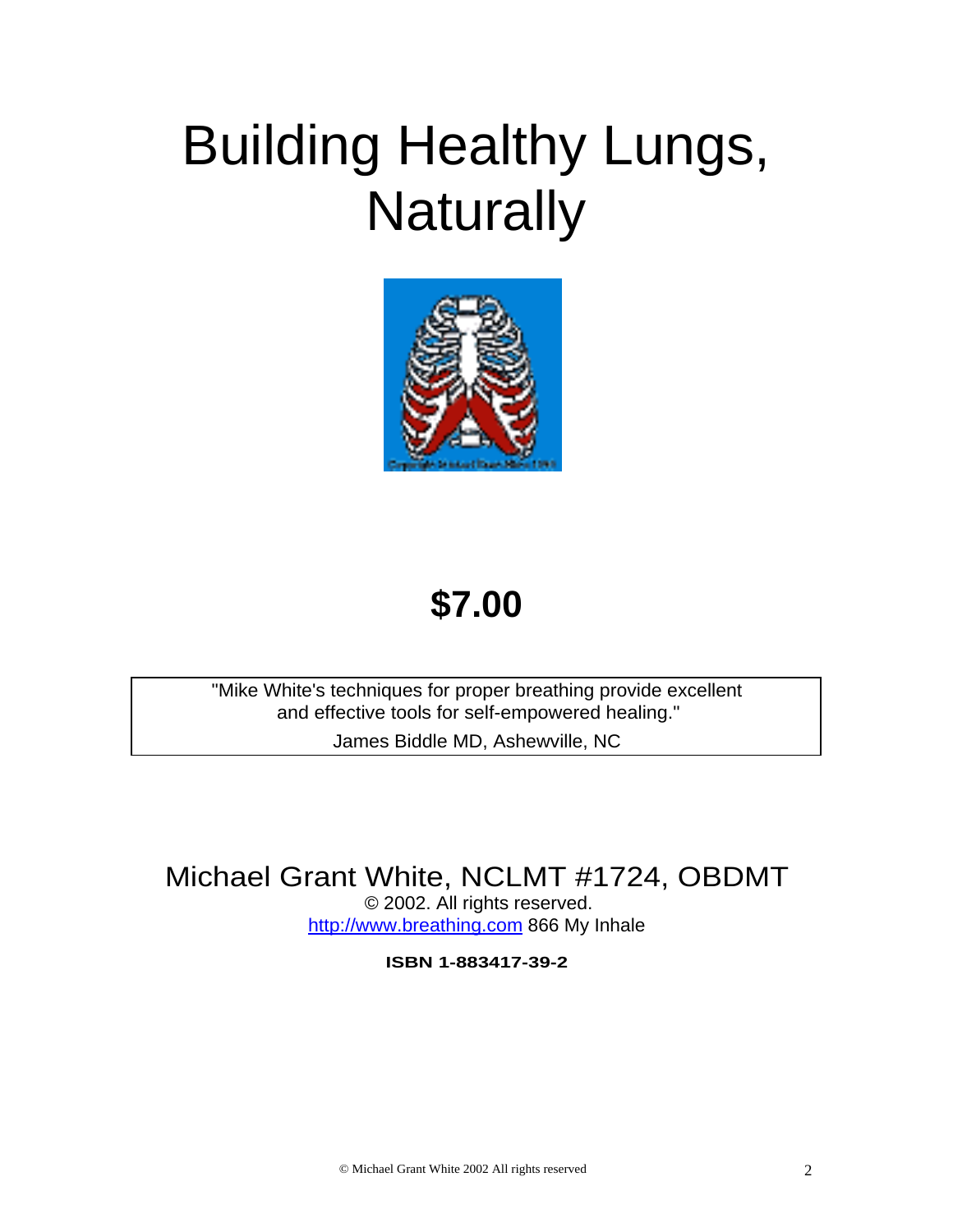# **Copyright**

**2001,** Michael Grant White. All rights reserved. Permission to quote up to 150 words gladly given by crediting "Michael Grant White, Breathing.com" and a copy of the publication sent to address noted in the <http://www.breathing.com/>contact.htm page of this web site. Written permission

required for larger passages.

**Non Profit 501 C3** corporations may reproduce and sell this booklet for fund raising purposes completely free of any charge so long as they do not change even one word of it without written permission from the author. We will provide a high reproducible .jpg file for the full color cover.

Otherwise no part of this writing may be reproduced or utilized in any form or by any means, electronic or mechanical, including photocopying, recording, or by any information storage and retrieval system without written permission in writing from this publication. Optimal Breathing Press

**Medical Disclaimer:** Any practices or advice given in this publication is not intended to replace the services of your physician, or to provide an alternative to professional medical treatment. This publication offers no diagnosis of or treatment for any specific medical problem that you may have. Where it suggests the possible usefulness of certain practices in relation to certain illnesses or symptoms, it does so solely for educational purposes--either to explore the relationship of natural breathing to health, or to expose the reader to alternative healing approaches.

The breathing improvement techniques, practices and products outlined in this publication are extremely gentle, and should, if carried out as described, be beneficial to your overall physical and psychological health. If you have any serious medical or psychological problem, however--such as heart disease, high blood pressure, cancer, mental illness, or recent abdominal or chest surgery--you should consult your physician before undertaking these practices.

# **The purpose of this booklet.**

**As proper breathing is generic to all humanity and a very small percentage of us do it optimally, I feel it wise to quantify and qualify just what is good breathing and how do we develop it and maintain it on a day to day and moment to moment basis.**

**This booklet will provide you with information for easy and accelerated self help breathing development goals. You will find that the Optimal Breathingtm programs referred to within will greatly aid most people in most situations, even life threatening ones.**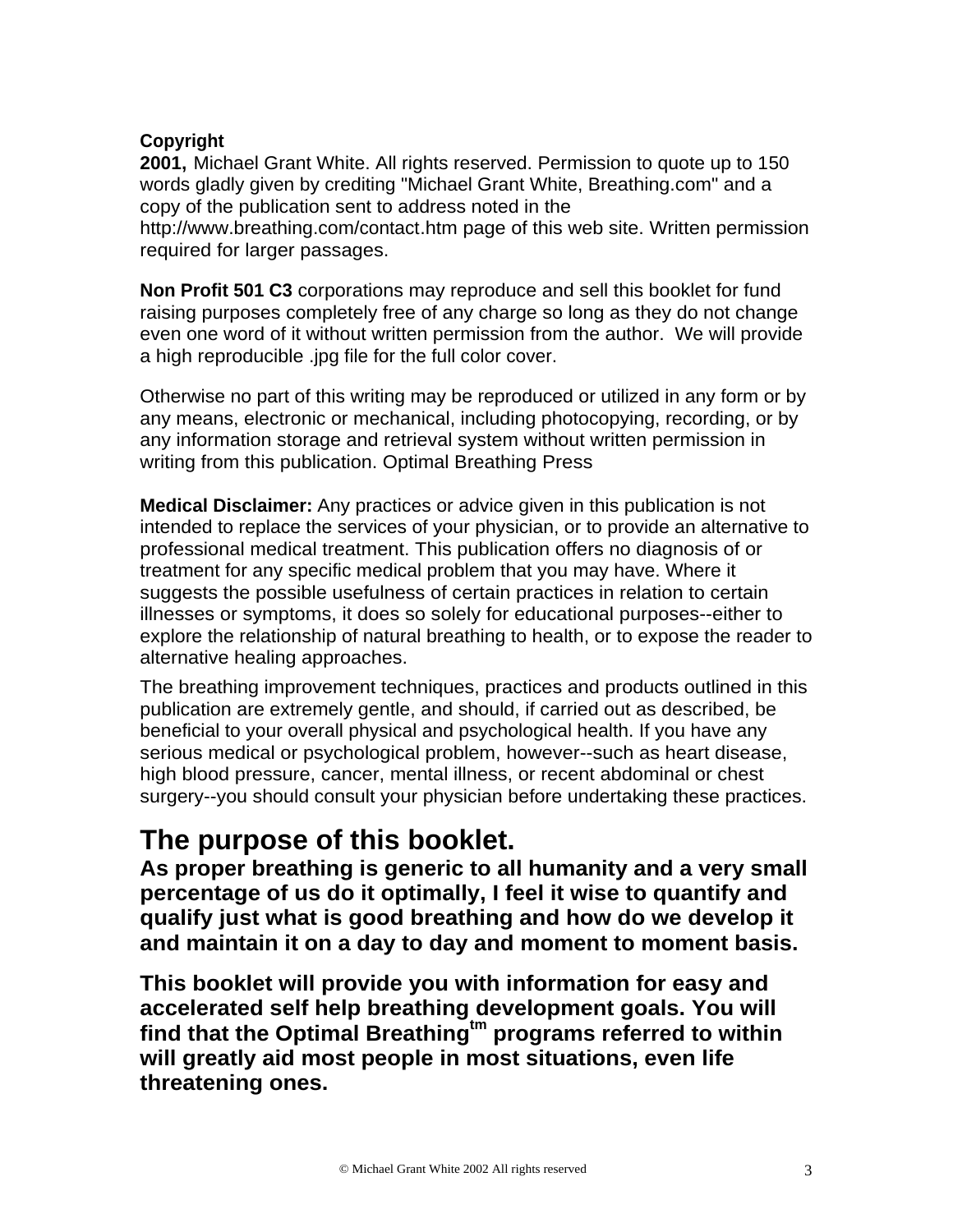# **INDEX**

|                                                                             | Page     |
|-----------------------------------------------------------------------------|----------|
| The purpose of this booklet.                                                | 2        |
| Why bother about breathing at all?                                          | 3        |
| How good or bad breathing can affect your life                              | 4        |
| 10 major obstructions to Optimal Breathing                                  | 9        |
| The lungs CAN be reactivated.                                               | 8        |
| Regenerating alveoli                                                        | 10       |
| "Strengthening" the diaphragm?                                              | 11       |
| Smoking                                                                     | 11       |
| Posture                                                                     | 12       |
| <b>Breathing Exercises</b>                                                  | 13       |
| <b>Myths and Cautions About Breathing</b>                                   | 13       |
| The Most Effective Breathing Exercise There Is                              | 14       |
| Diet & Alternative Support                                                  | 16       |
| <b>Signs of Great Breathing</b>                                             | 19       |
| Assessing objectively for how well you breathe                              | 19       |
| <b>Results, Testimonials, Success Stories</b>                               | 25       |
| Other programs contained in Video 176                                       | 37       |
| The Optimal Breathing School                                                | 38       |
| <b>About Michael Grant White</b>                                            | 39       |
| Life Threatening Illnesses<br>Discount (safe and inexpensive) Blood Testing | 40<br>40 |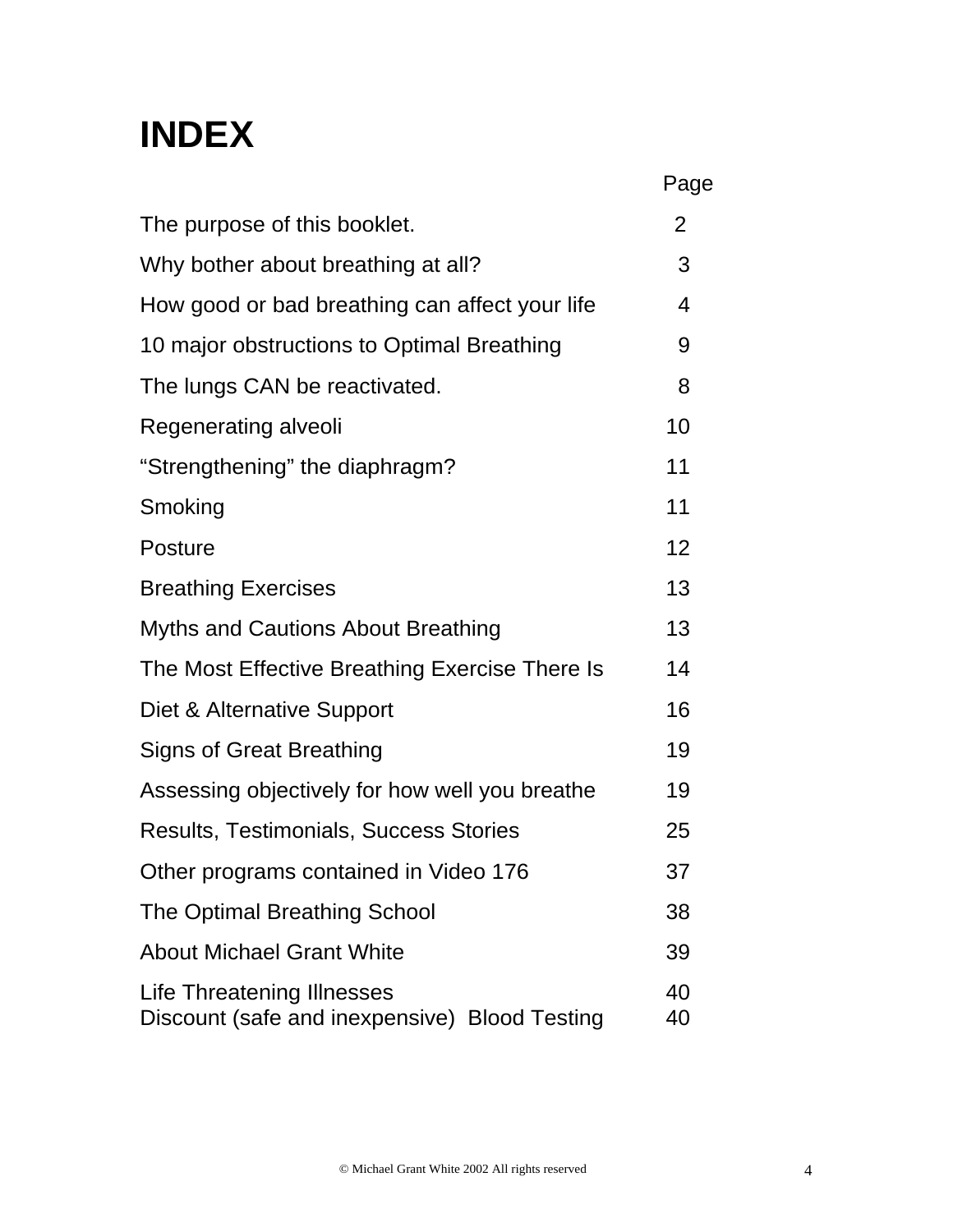# **Building Healthy Lungs, Naturally**

Unabridged version Michael Grant White © 2002. All rights reserved. 866 My Inhale

The average person reaches peak respiratory function and lung capacity in their mid 20's. Then they begin to lose respiratory capacity: between 10% and 27% for every decade of life! So, unless you are doing something to maintain or improve your breathing capacity, it will decline, and with it, your general health, your life expectancy, and for that matter, your spirit as well.

Heart attacks, cancer, strokes, pneumonia, asthma, speech problems and almost every disease known to mankind is worsened or improved by how well you breathe; the quality of your respiration.

With certain limitations as to genetic abnormalities, time and age of the individual, lung tissue can be revitalized. We focus somewhat on emphysema here to show others that even it can be improved and to use it as a role model and source of inspiration.

You can utilize more aspects of this holistic program to progress faster.

# **Why bother learning about breathing at all?**

Optimal Natural Breathing<sup>tm</sup> addresses a Utopian or non Utopian world in the best way possible.

It is a qualified and quantified look and feel that is reflective of the best that can be had in the moment. It stems from a strong foundation and allows for freedom and depth and range of maximal experience. It allows for singing, athletics, meditating, laughing, bliss, crying, speaking out, performing delicate tasks, recovering from stress(s) of habituated activities that cause shallow or distorted breathing, the quickest and most thorough healing of wounds, illnesses, physical as well as emotional/spiritual.

It allows us to run the full range of emotions, and yet come back to deep peace, etc. "Reasonable" is defined by our individual values. Hopefully we seek those values that support our highest way of being. This can take time to learn and practice on a day to day basis. If it not achieved then it is not optimal because states of peace, love and joy are what my research has lead me to believe is the physical body's natural state of being and allows for the longest and most satisfying life.

The Center for Disease Control, National Center for Health Statistics, showed that the fourth leading cause of death in this country in 1994 was emphysema and bronchitis. Elsewhere reported, asthma has increased 66% in the last ten years. When the oxygen supply lessens the heart must work harder. Germs, viruses, and bacteria are anaerobic: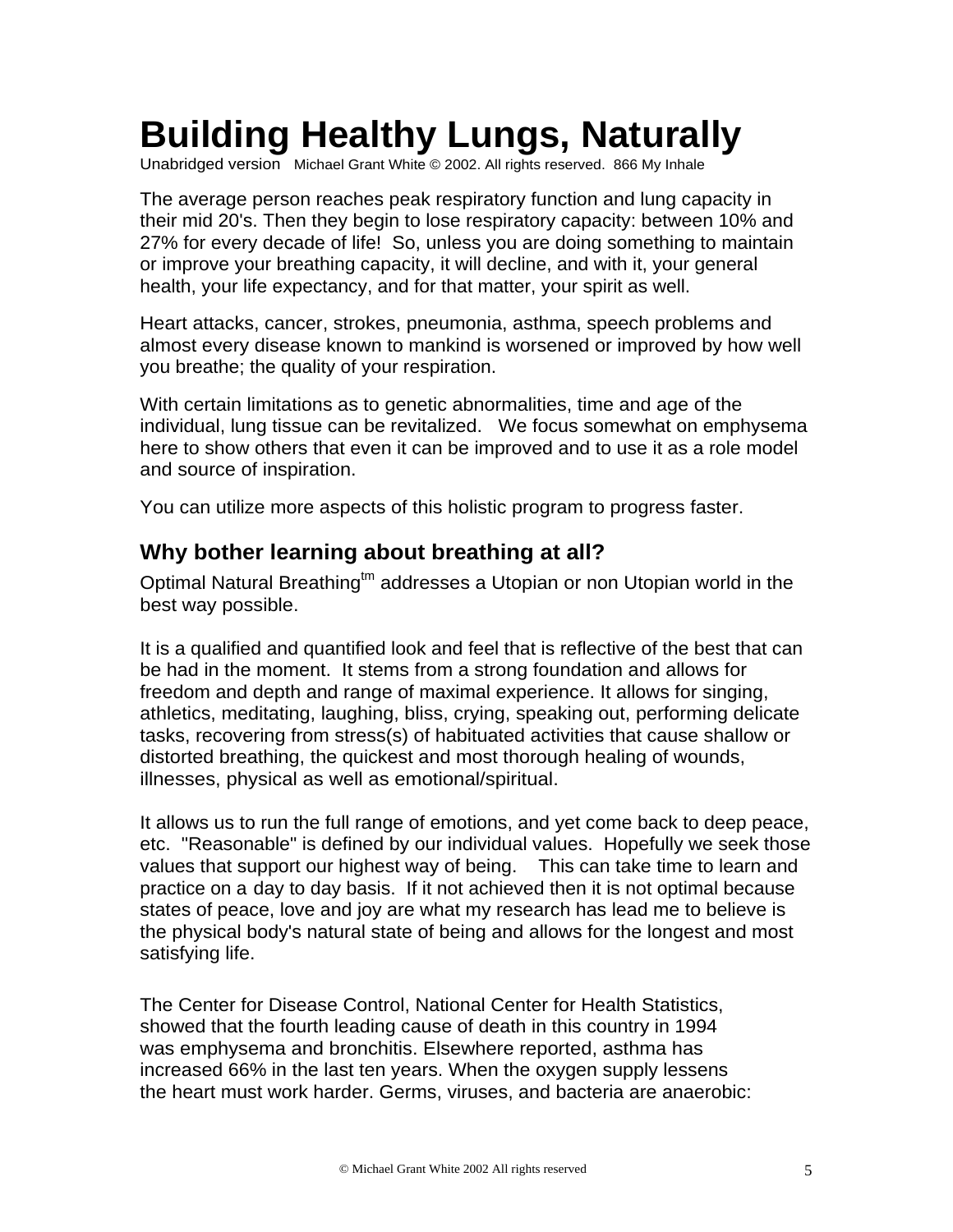they cannot survive in high concentrations of oxygen.

# **Here are just a few of the ways Optimal Breathing can affect your life:**

# **IMMUNE SYSTEM**

Your breath and breathing aids the immune system by:

- Lessens stress responses by regulating the nervous system that staves off diverting energy from healthy immune system function increasing oxygen to kill germs, viruses and parasites and support healthy bacteria. .
- Oxygen works very much like T cells in that is kills harmful bacteria, germs and viruses.
- . Adding copious oxygen offsets fatigue, listlessness, repeated infections, inflammations, allergic reactions, slow would healing, chronic diarrhea and infections that represent an overgrowth of some normally present organism, such as oral thrush, systemic candidiasis, or vaginal yeast infections;
- Extra oxygen molecules attach to toxins and pollution and form toxic waste that is excreted from the body via the breath and other means of elimination which lessens work for immune system.
- Accelerating regeneration of tissues by allowing the regenerative systems of the body to heal/regenerate instead of fight off invaders.
- It is not thought of that way but it really is a primary component of the immune system. People often die in hospitals of the combination or pneumonia and immune system weakness. Oxygen levels and the immune system are completely interdependent.

# **THE RESPIRATORY SYSTEM**

- Dramatically aids in relief of many long term respiratory difficulties such as asthma, bronchitis, COPD
- Reduces chest pains due to tight muscles thus the tension causing anxiety of "heart attack potential" is reduced

• Opens up the chest to make breathing easier and fuller which facilitates strengthening of the life force, emotional stability and mental clarity to feel more energetic

• Maintains blood acid alkaline balance which supports optimal cellular function

elimination

# **CIRCULATORY SYSTEM**

- Improves blood circulation and relieves congestion
- Increases supply of oxygen and nutrients to cells throughout the body
- Increases flow of oxygen to oxygen loving organs such as the brain and

eyes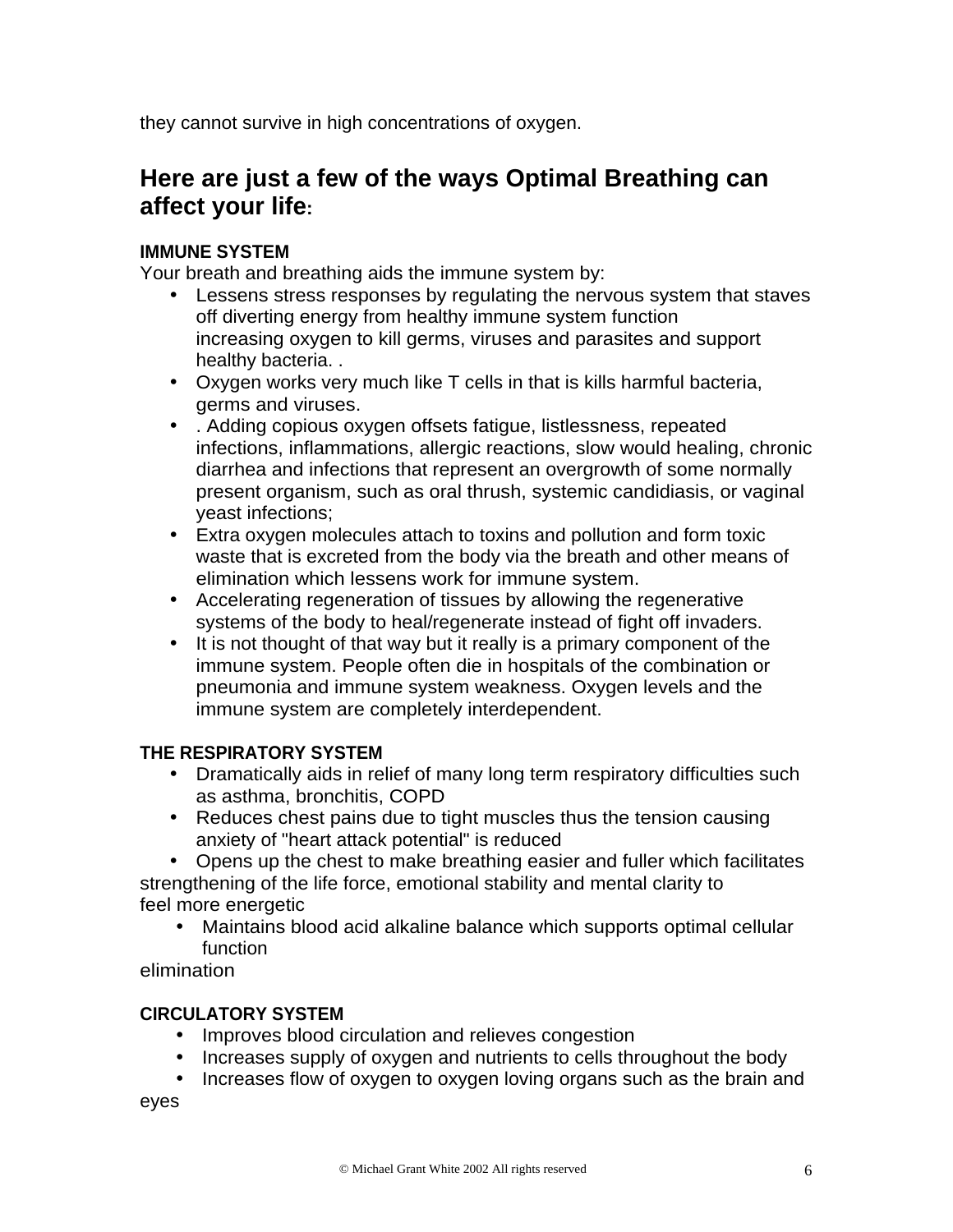• Eases the strain on the heart by increasing oxygen to the heart

# **THE NERVOUS SYSTEM**

- Calms a chronic "fright or flight" anxiety state by reversing the breathing patterns which began at the time of the original trauma
- Healthfully stimulates the nervous system when fatigue is present
- Helps reduce overeating response to stress
- Depending on the technique used, healthy breathing can balance brain hemispheres

# **THE DIGESTIVE SYSTEM**

- Proper diaphragmatic action acts as a pump to massage the internal organs, significantly aiding their function
- Optimal breathing calms the emotions which in turn allow the digestive system to stay in a stronger expression of parasympathetic rest, digest and heal.

# **URINARY SYSTEM**

- Excess water (in the form of vapor) is expelled
- Reduces swelling of the body (edema)
- Decreases stress on organs of elimination, thus helping the body to naturally cleanse and tonify

# **THE LYMPHATIC SYSTEM**

- Increases depth and continuity of lymphatic fluid circulation which plays a crucial role in eliminating toxic wastes and strengthening the immune system
- Helps speed recovery after major illnesses

# **MUSCULAR/LIGAMENTS**

- Relaxes muscle spasm and relieves tension
- Helps increase the supply of blood and nutrients to muscle
- Upper body strength is directly affected by proper breathing
- \*Feeling better and more \_present\_ in your body naturally leads to a greater desire to exercise for health and enjoyment
- Offsets and prevents formation of adhesions
- Improves coordination and grace via greater relaxation and selfawareness

# **STRUCTURAL**

- Invites internal sensing of optimal posturing
- Helps prevent muscle adhesions
- Releases and reduces muscular tension that eventually may cause structural problems
- Helps increase flexibility and strength of joints; when you breathe easier you move easier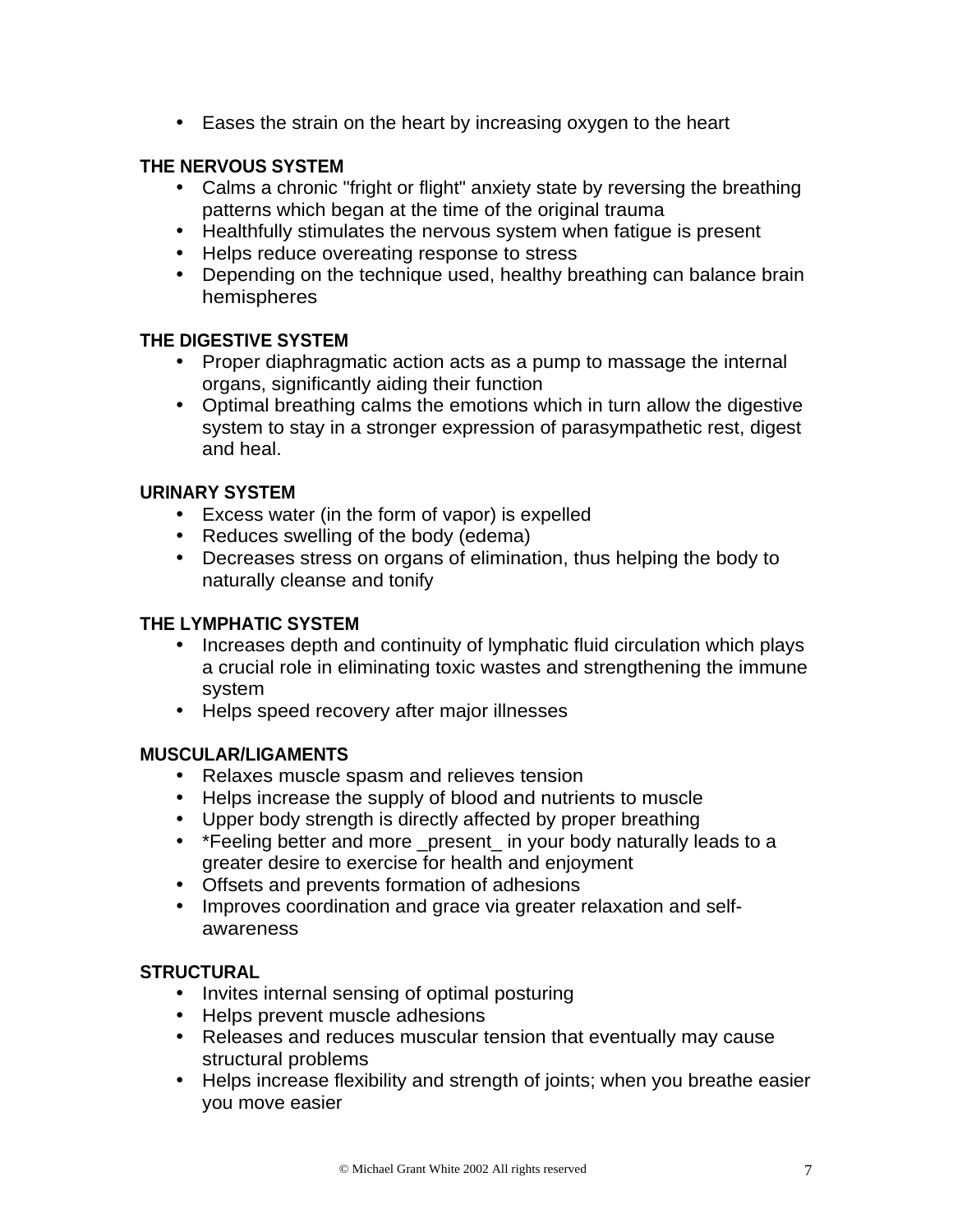• Can partially compensate for lack of exercise and inactivity due to habit, illness or injury

# **ATHLETIC PERFORMANCE**

- Enhance endurance
- Shorten recovery times.
- Smooth out running styles crating grace, ease and more efficient movement
- Sharpen mental clarity

# **PHYSICAL APPEARANCE**

- Healthy breathers look more rested and vibrant
- Reduces wrinkles due to improved circulation and blood oxygen flow
- Results in radiant skin at any age
- Replaces energy lost during the natural process of growth and aging

## **MENTAL**

- Improves power of mental concentration and observation
- The brain is an oxygen-loving organ; supplying greater oxygen to the brain naturally enhances it's performance
- Lower stress levels lead to higher productivity, greater learning capacity, better decision making

# **EMOTIONAL**

- Increases feelings of safety, nurturing and self-acceptance
- Produces profound relaxation and inner peace (think: grace under pressure and courage under fire)
- Reverses effects of stress related to self-defeating habits and tendencies, including childhood traumas, religious programming and cultural conditioning
- Strengthens coping skills
- Increases positive energy
- Enhances sense of self and inner power
- Produces heightened self-awareness and self-love which leads to healthier life choices about self care, relationships, work, environment, etc.

#### **SPIRITUAL**

- Deepens meditation or spiritual connection
- Heightens intuition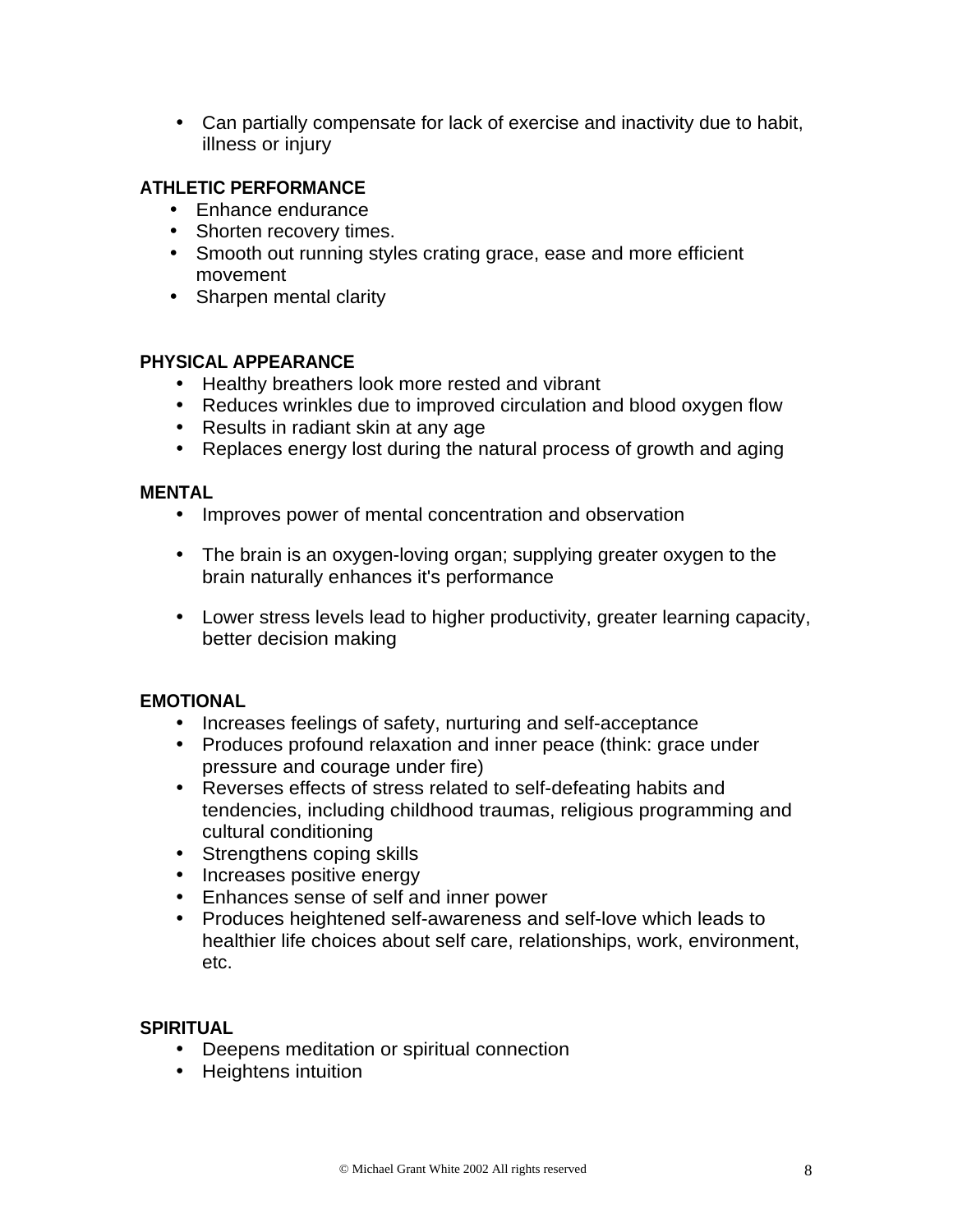- Balances subtle energy systems affecting all the bodies: physical, emotional, mental, spiritual
- Enhances creativity

# **INTERPERSONAL RELATIONSHIPS**

- Relaxation, self-love and self-acceptance enhanced by optimal breathing leads to greater compassion for others
- Helps clarify and strengthen boundaries and take responsibility for their role in relationships
- Increases awareness and management of subtle energies within and around you and others

## **SEXUAL ENJOYMENT**

- Regulates intensity of orgasm
- Higher relaxation levels and self-love lead to more compatible partner choices

## **I have found 10 major obstructions to optimal breathing:**

- **1. Physical/mechanical constriction & poor internal breathing coordination including but not limited to chronic tensions throughout any portion legs, pelvis, abdomen, chest, shoulders, throat and head.**
- **2. Airborne allergy or pollutants**
- **3. Food based allergies including all grains**
- **4. Prescription drug side affects**
- **5. Non activity**
- **6. Unresolved emotions**
- **7. Posture**
- **8. Poor attitude**
- **9. Stress**
- **10.No program to develop optimal breathing**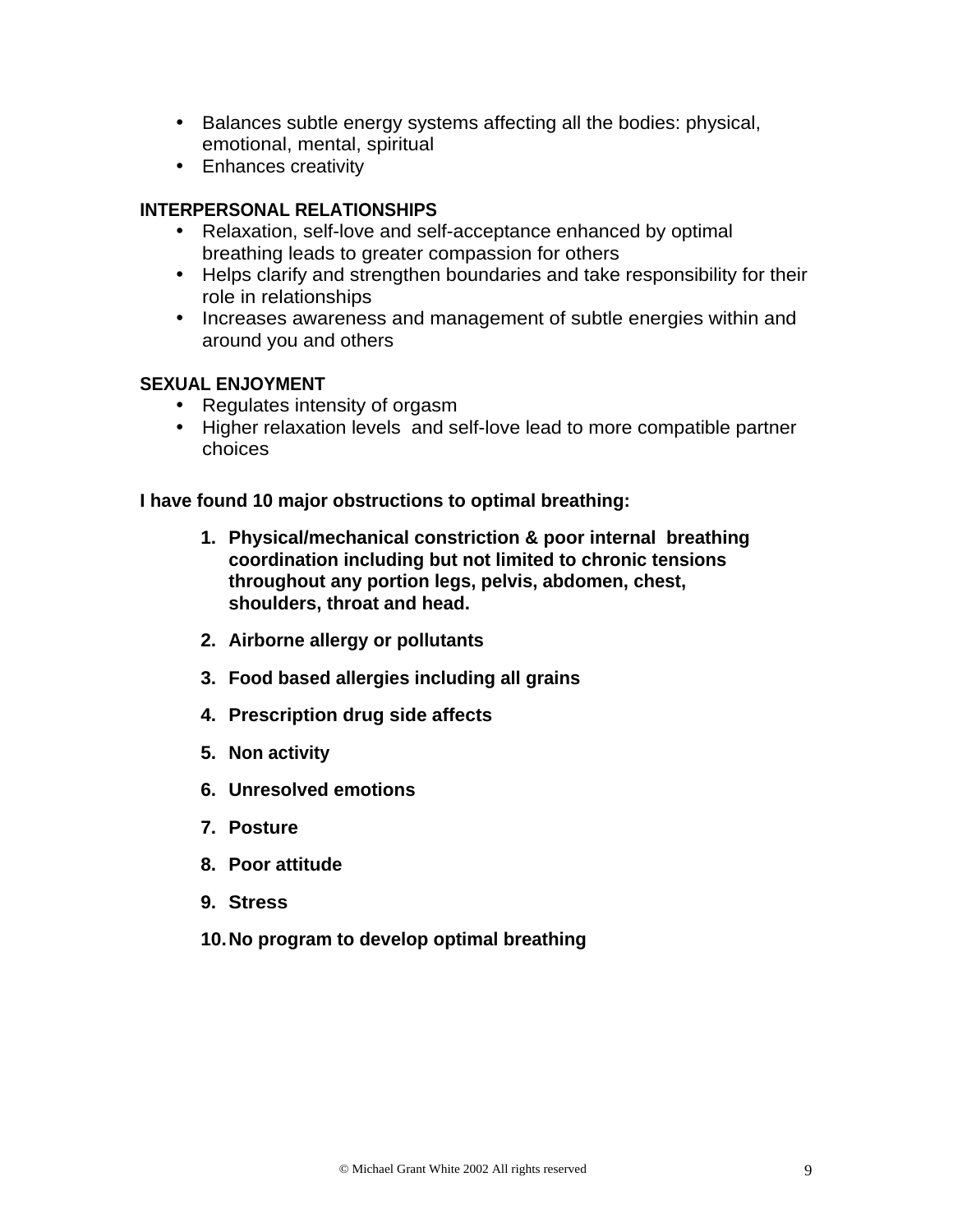# **It is quite worth noting that:**

- 1. Lung tissue, just like brain and heart tissue thought previously lost to sickness or non use, can be reactivated. "Curing emphysema is possible. The lungs that medical science thought impossible to reactivate can if fact be reactivated". Robert Nims, MD. Pulmonary Specialist.
- 2. Your lungs become less active and actually shrink in size if you do not use them properly or abuse them. If you want to live as **long** and as healthy as possible you need to offset that "shrinkage" with specific breathing exercises, lung expansion and diaphragm enlarging techniques, clean air and proper nutrition.
- 3. A small number of people with emphysema are born without a lung-protecting enzyme called alpha<sub>1</sub>-antitrypsin. This makes them more likely to develop emphysema at an earlier age. This may make raw foods critical to optimal health but I am not sure which foods contain the above mentioned enzyme.

"Dr. Robert Nims, M.D., now retired chief of pulmonary medicine at West Haven Veterans Hospital in Connecticut, who worked with Carl Stough, says this about the study he participated in:

"The standard teaching was that air trapped in the emphysematous lung was trapped and could not be exhaled. For this reason the diaphragm was pushed down to a flat position and the ribs were elevated. Now I told Carl in no uncertain words that he was 'mildly demented' to say that he could effect a rise in the diaphragm and a descent in the ribs, but we got rather spectacular results showing that he did do this."

 During the Stough Institute Breathing Coordination study, <http://www.carlstough.org> every test known in the field was administered to the several hundred patients involved, documenting the success of Breathing Coordination. Every patient who participated in these tests improved in direct relation to the development of the diaphragm and its increased motion. Over the past 40 years, hundreds of lives have been saved and thousands of lives improved.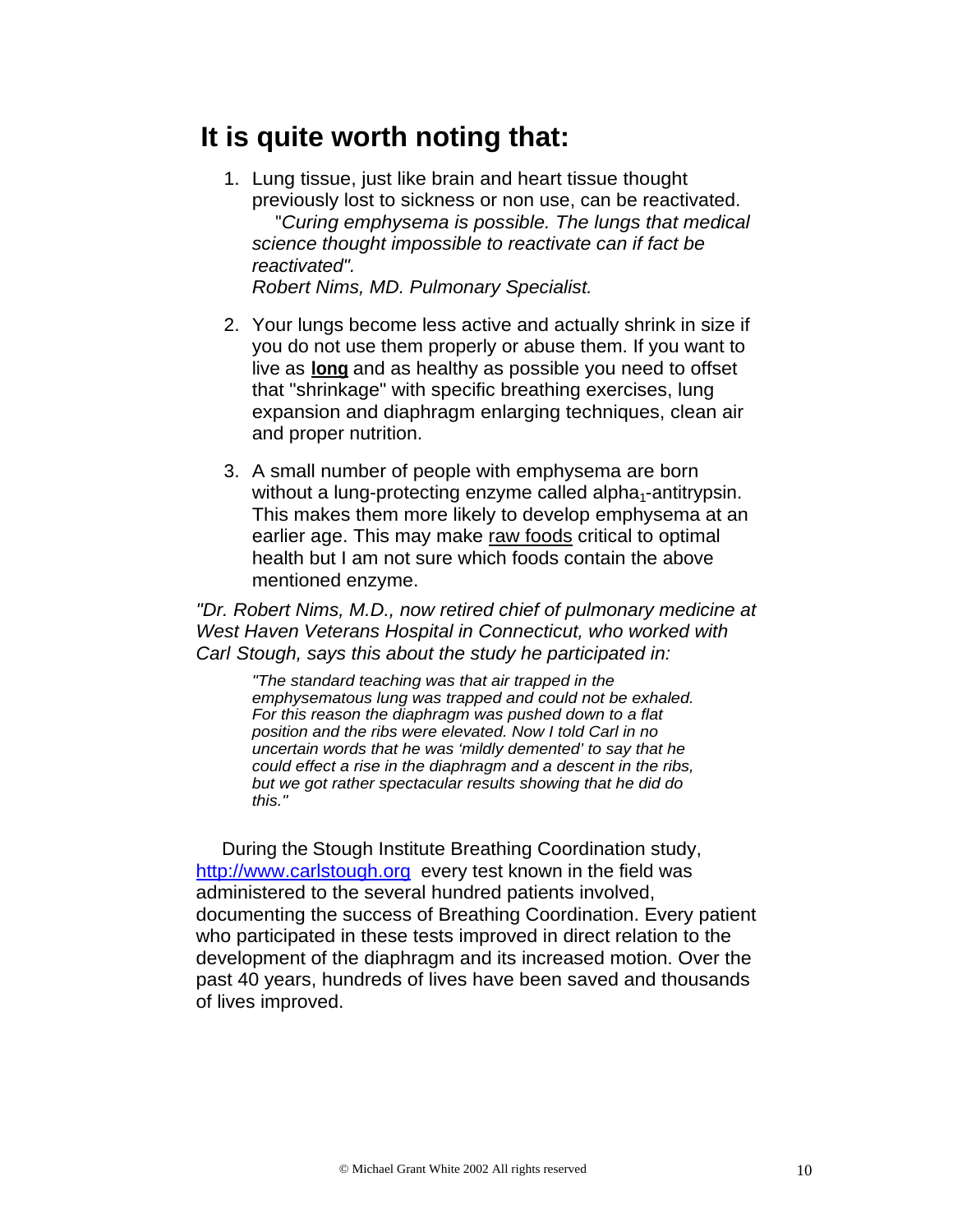## **REGENERATING ALVEOLI**

Scientists funded by the National Heart, Lung, and Blood Institute have demonstrated a remarkable regeneration of alveoli, which returned to their normal size and number. In research using rats at the Georgetown University School of Medicine, treatment with retinoic acid, a metabolite of vitamin A, resulted in a non-surgical reversal of damage caused by emphysema for the first time. Not only was the number of alveoli increased in normal rats, but alveoli in rats with emphysema were repaired, and lung elasticity recoil was significantly improved. Though these studies have so far been conducted only in animals, results are very promising, leading a number of physicians to put their emphysema patients on retinoic acid therapy.

I am confident that this remarkable therapy will be more widely adopted. In fact, the FDA may be approving the drug all-trans-retinoic acid for emphysema therapy. All-trans-retinoic acid must be prescribed by a physician. If the high cost of retinoic acid makes its cost prohibitive, consider taking four drops a day (100,000 IU) of emulsified liquid vitamin.

To ensure speedy success with this process I highly recommend you integrate the techniques in the 176 video1<sup>1</sup> <http://www.breathing.com/video-strap.htm>

## **"STRENGTHENING" THE DIAPHRAGM?**

Strengthening or actively engaging the diaphragm can actually be negative to one's progress. Passive or using the "easy" part of the exhale is superior for many but not for all. Passive exercising is difficult to explain in print. Effortless is closest to the idea but sounds contradictory. It must be experienced to be well understood. I have guided people through these exercises at workshops, in private sessions, and even over the phone.

Bedridden people must be visited and trained by professionals or loved ones daily until it is clear they will not digress. The trainer must learn to recognize subtle progress and train in very specific passive exhaling exercises until they can do them on their own. Volunteers may be trained to take over at a certain level of daily maintenance. Extremely difficult cases may take six months or more, but I believe most can be walking and smiling again with less time and without drugs or surgery. For patients with lung disease, the recumbent type of stationary bike or mobile tricycle can help but the head and neck must be supported and the chest "opened" lest the breather activate "accessory" (constricting) breathing muscles in the neck and torso and close off some of the "easier" inhaled air supply.

I suspect that swimming with mask, fins and snorkel in warm water (85- 95degrees.) in face down position will help as well. The mask, fins and snorkel will allow the person to relax and breathe in slight "extension"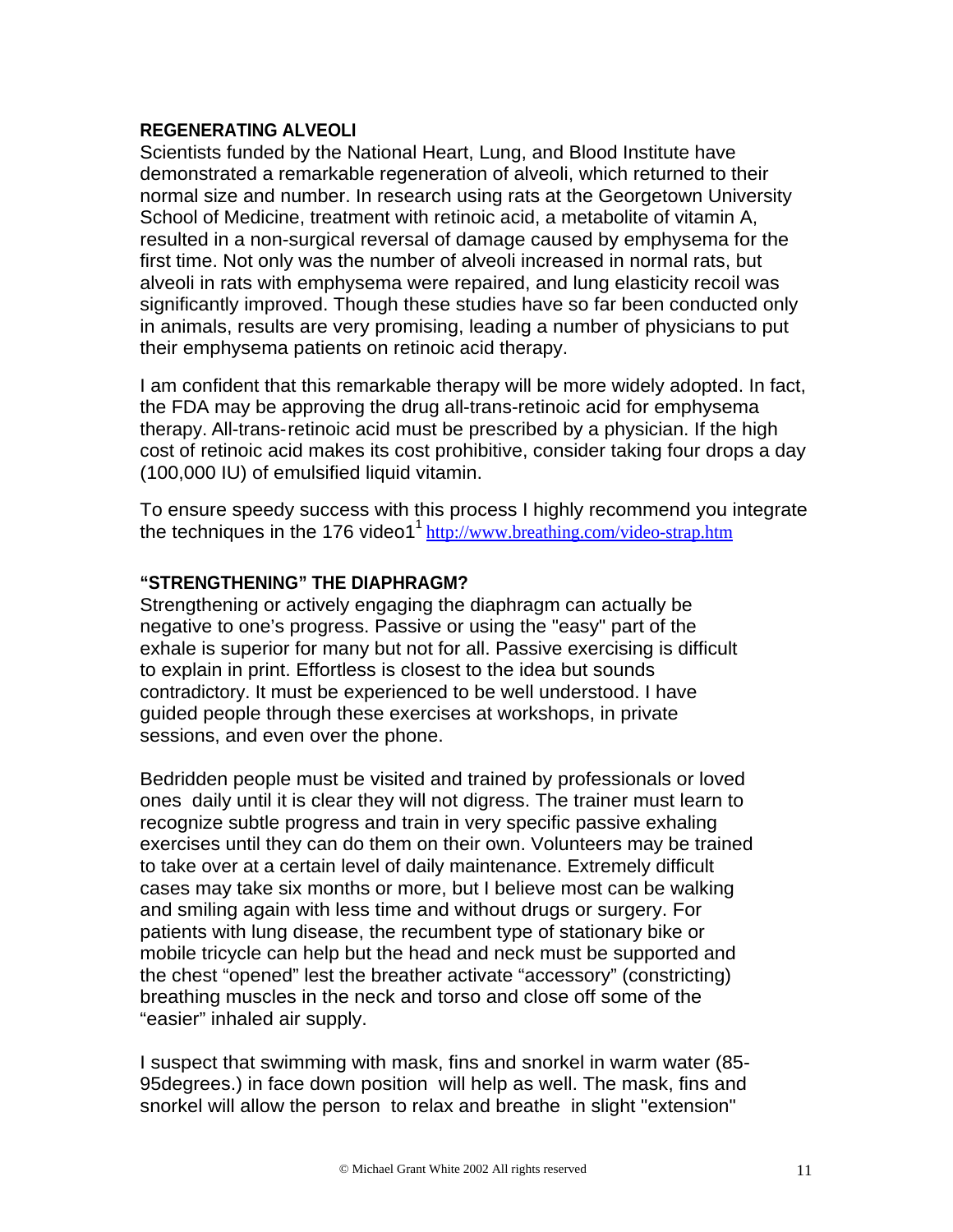or backward bending enough to open the chest for easier breathing. The breast-stroke or back- stroke are best as they open the chest.

Patients in a critical state or pre or post surgical condition need very careful attention. Speaking during or after breathing exercises can undo most benefits as can spirometry. Unable to conserve their air, it blows all out – much as air does when you remove the valve in an inner tube. When you blow it all out, you must try again to inhale, thus compounding the difficulty of inhaling or "breath heaving." I believe silence really is golden for many emphysema victims, but to get some of them to stop talking is a real challenge. this may stem from day to day needs and wants to anxiety and fear. There are several more techniques which require one-on-one training. The side Reflexive Development exercises from the **176 Video<sup>1</sup>** may be very effective.

Optimal Breath Releases (OBRs) in the Secrets of Optimal Natural Breathing Manual™ <http://www.breathing.com/secrets.htm> help tremendously and are the mainstay of any breathing recovery program. Learn more about the diaphragm at <http://www.breathing.com/articles/diaphragm-development.htm> .

NOTE: One essential difference between asthma and COPD is that the asthma breathing component (there are nutritional and environmental components as well) is primarily from high chest breathing and the constriction and anxiety that is caused by trying to breathe way high up in the chest where there is no breath. Emphysema comes from lung dysfunction, which is compounded by improper breathing such as with asthma, which makes breathing harder. "E" can localize anywhere in the lungs.

Quite often the bottom but also in the middle or lower middle where the "Speed Bump" is <http://www.breathing.com/articles/breathwave.htm>

# **SMOKING**

The Framingham study proved that smoking accelerates lung tissue damage by as much as 50%. It also proved that when smoking ceases, the acceleration stops. But most often by then the lungs have had severe loss of function.

Can this function be returned? Even a great deal of it? Yes. Is it easy? Maybe yes maybe no. Is it worth it? Absolutely. You need to do simple daily breathing development techniques plus general overall movement type exercises that activate the breathing system in a non stressful way such as low impact standing type aerobics, walking, dancing. butoh etc. I say standing because it easier to breathe while standing. If you can't stand then sit and if you can't sit then lye; breathe slow and deep and pray for HOURS at a stretch.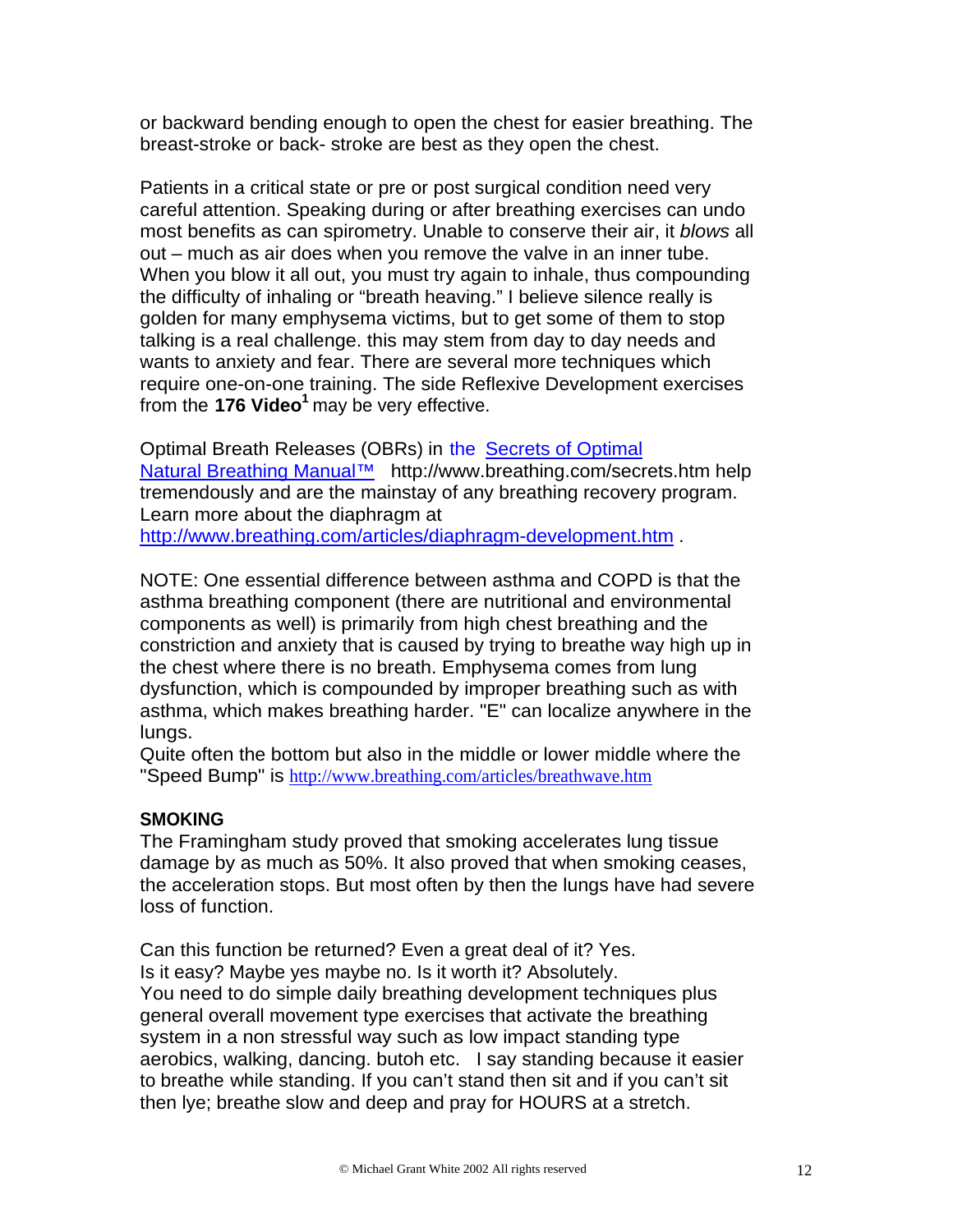Whether you are ill or not the daily breathing regimen will expand the lungs and invite extra energy to do the more active exercises. The gentle but more active exercises will help flush out toxins in the balance of the body including the lymphatic system. Recommended Program <http://www.breathing.com/video-strap.htm>

Plus King Bio Smoke Control; Lympth Detox; Blood & Kidney Detox

**CLEANSE,** cleanse, cleanse, including colonic irrigation, watermelon binges, liver & kidney detoxification etc. Take the elimination load off the lungs as much as possible.

Meditators sitting on zafus in what looks to be an erect posture can restrict their breathing. Any repeated activity may in some way restrict one's breathing or assist it depending on how it is performed.

## **POSTURE**

I visited a leading hospital pulmonary care unit which was preparing people for lung surgery and was surprised to see them exercising people without apparent concern for posturing and easy diaphragmatic transition. When I questioned them about patients who were slumped over the exercise machine, I was told that "it is difficult to get them to stand erect". I suspect that many "difficulties" are often considerably lessened when the exercisers are first taught how to breathe easier and fuller and then are constantly reminded until it becomes second nature.

 When you bend forward, twisting or turning at the waist or upper body even slightly, without support for passive rib opening and diaphragm rise you inhibit the diaphragm's potential to go up into the lungs (excursion) and "squeeze the sponge" – to force old air out so new air can come in. I suspect that many COPD people would benefit, when practical, to be maintained in an erect or slightly arched (extended) position while engaging in "passive" breathing exercises. Sitting in a chair and resting head and shoulders on a tabletop can open the chest and make breathing easier. There are many variations on this insight clarified by proper assessing.

# **VOICE QUALITY**

Your voice is often a reflection of your core level of internal power and vitality. Ever notice how a lot of "old" people have weak crackly voices? A strong voice is often a good sign of healthy breathing if combined with a good number count, long pauses and a below 10 count breath rate. A strong voice with a LOW number count, high breath rate, fast pause rate and large chest has been observed in emphysema victims. The voice is "wind" passing membranes. It is possible to detect slight changes in the breathing by monitoring the sound and feelings/vibrations of the voice. ( Private or phone sessions only. Must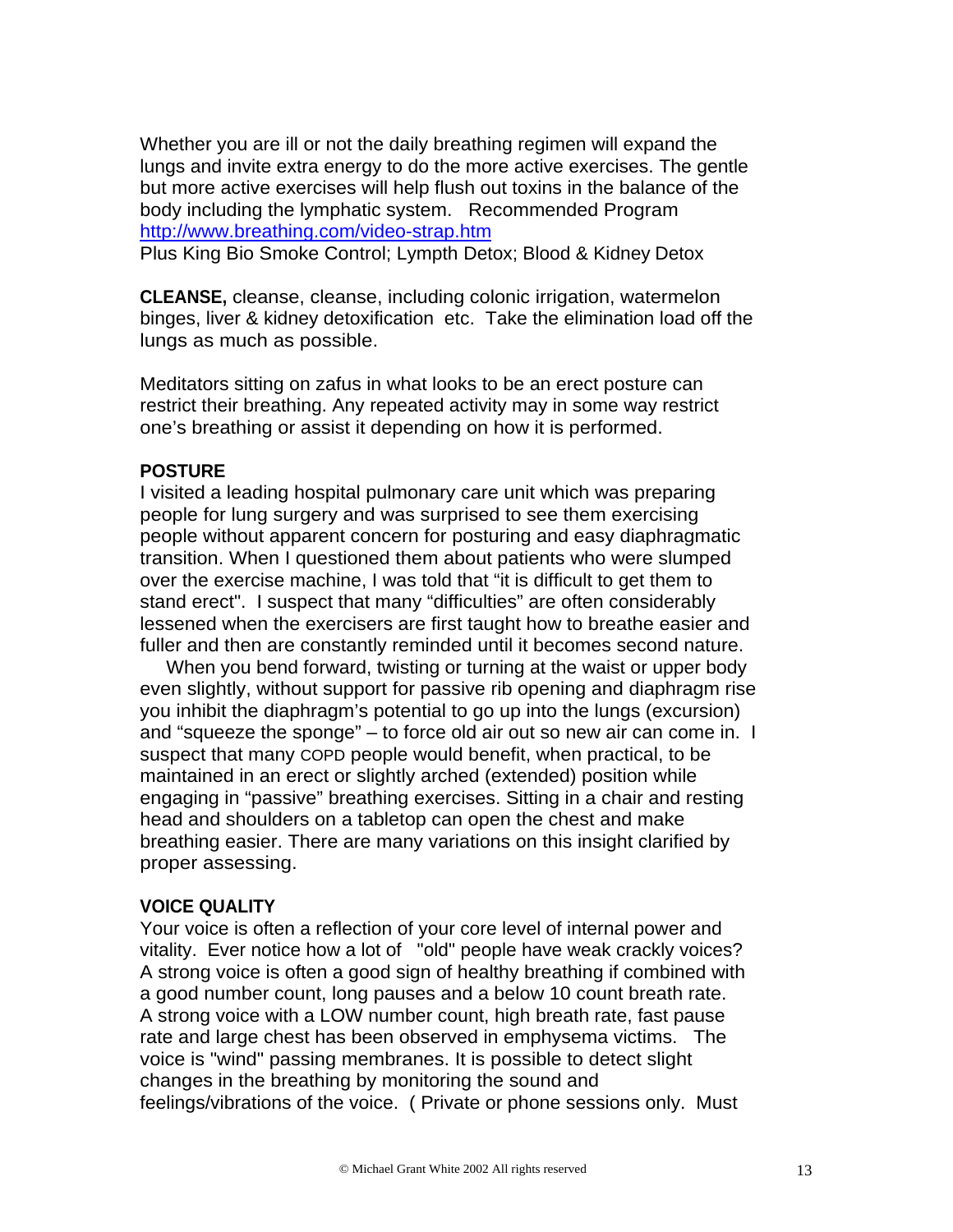have<http://www.breathing.com/energy-5-level.htm> in your possession for visual referencing.)

# **MYTHS & CAUTIONS ABOUT BREATHING**

# **Breathing Myths.**

 **1. Underbreathing is better**. Asthma symptoms is because we breathe too much???. A style of asthma reduction advises to people underbreathe. It actually can help reduce asthma symptoms but I believe this is non optimal as its advocates state that CO2 is more important than is oxygen. The key to asthma is not volume it is balance; whether the chest breath is too much instead of a strong enough belly breath to maintain nervous system balance. Food allergies can be critical as well but the mechanics of breathing can be changed a lot faster or even in conjunction with the diet. More about this at <http://www.breathing.com/articles/buteyko.htm>

 2. **Oxygen used to be 30-40% of the air we breathe?** According to people at the Scripps Institute that is not accurate. Air bubble samples taken from 10,000 year old ice bergs have a few thousands of a percentage more but that is all.

# **Breathing Cautions.**

 **1. Pranayama**. Is largely for altered states of consciousness. I recommend that if you are gong to experiment in pranayama that you first develop a strong balanced breath so your nervous system knows where to revert to after the altered state experience; that you know where "home base" is. Pranayama needs an experienced teacher with adequate credentials to teach it.

 **2. Oxygen bars**. A huge waste of money compared to hyberbaric oxygen tank treatments at 2 atmospheres of pressure. I suspect it would take thousands of dollars of sniffing oxygen from a bottle to get even as small percentage of the benefits of one \$100.00 hyperbaric chamber treatment. Oxygen bars may be nice places to meet people of like mind but for breathingI would learn to breathe better and get it for free.

# **3. Hyperbaric Oxygen Tank Rip-Offs**

Beware of cheap hyperbaric tank substitutes that use little to no atmospheric pressure and still call themselves hyperberic. More about <http://www.breathing.com/articles/hyperberic.htm>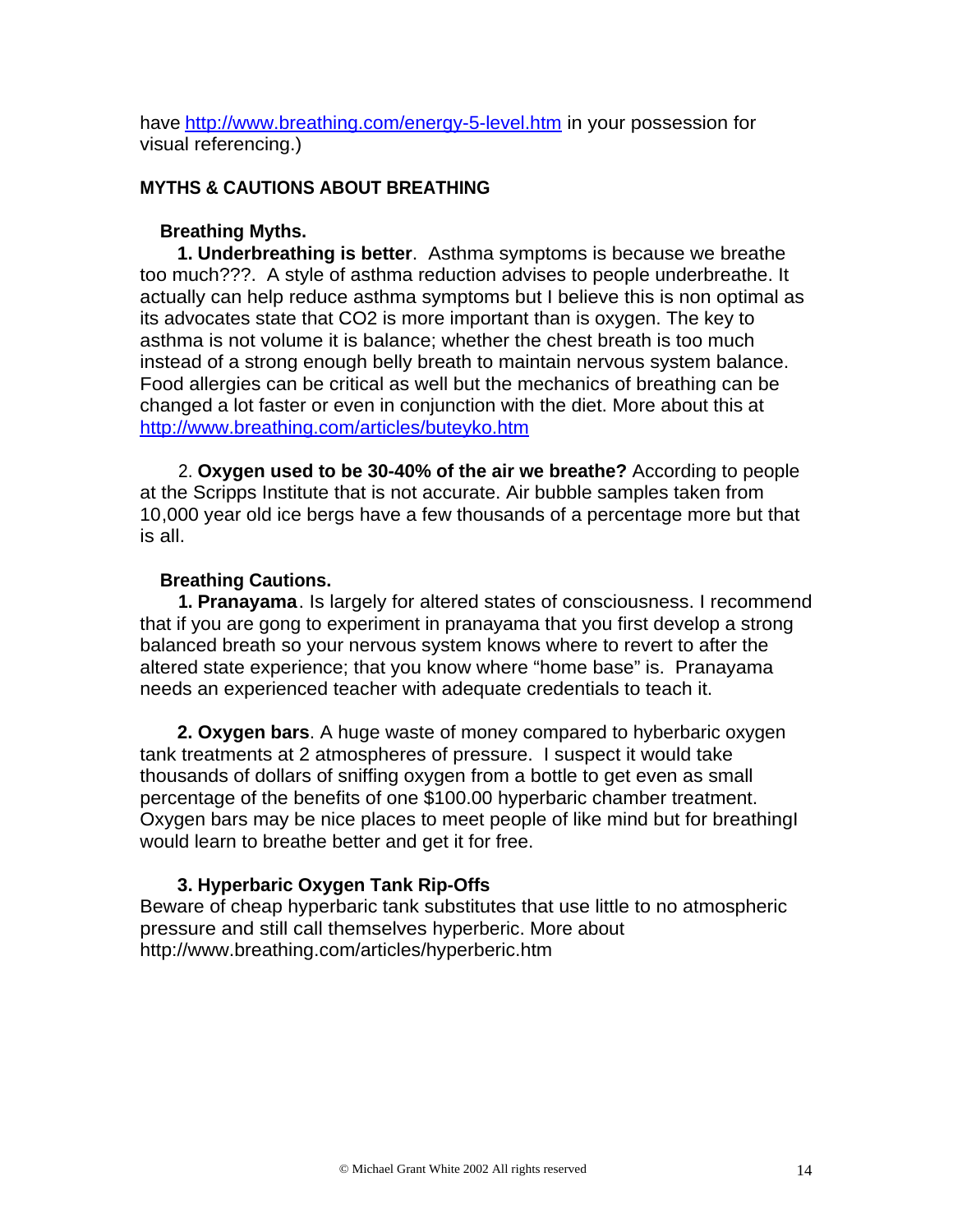# **BREATHING EXERCISES**

 There is a breathing exercise in almost every self-help book. Most breathing exercises are difficult or impossible to master without a teacher present, though I can talk some people through key, even life saving exercises over the phone.

Caution: What you do with your breathing over and over again the same way will eventually restrict the freedom of the way you breathe. But do the following one as long as it feels good to do. It is unlikely that it will ever be too much of the same thing.

This one should create both calming and energizing aspects. I call it **"The Squeeze and Breathetm".**

Firstly see the lungs below and notice how they are mostly in the sides and



back and not very much on the front. This tells us that trying

to breathe in the high chest does not give us very much air at all.

# **The Squeeze and Breathetm**

**For breathing that is quieting, calming, centering and energizing all at once.**



Supported by a small round pillow as above or a NADA Chair from Relax the Back Stores Nationwide, Sit out near the edge of a fairly hard surfaced chair, stool or arm of a couch with feet flat on the floor, or stand. Both of these positions need an erect but not stiff posture. Be "tallest" with your chin slightly above the horizon. If you stand, bend your knees slightly so as to unlock them. Let your tongue lightly touch the roof or your mouth and your jaw relax. Relax your belly. Let it hang down. Let go of any fear of having a "pot belly" or not having "washboard abs". .

Place your thumbs over your kidneys (below your back ribs and above your pelvis). Wrap your fingers around your sides.towards your belly button.

Squeeze gently as you nose breathe (mouth breathe if you've no choice http://www.breathing.com/articles/nose-breathing.htm) long slow deep breaths into your squeezed fingers forcing them apart against their will with your inbreath into your belly back and sides. simultaneously take 4 slow deep in and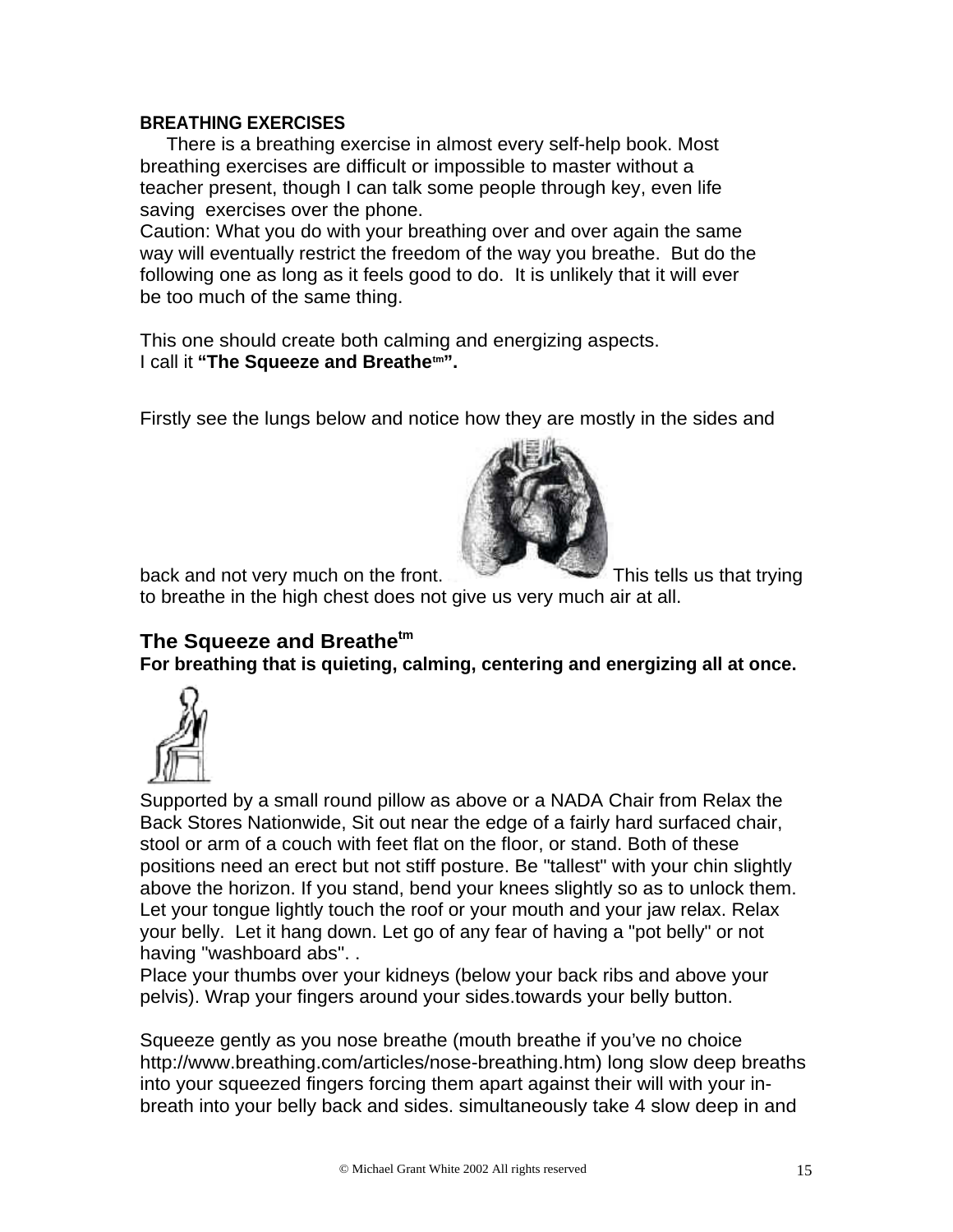out breaths. Use a slow silent mental count 1,2,3 on the inhale and a slow silent mental count 1,2,3,4 count on the exhale.

1. How did that feel? Relaxing. Energizing? Good? If it did then do it five more times in a row. Then 5 more times.

What we are looking for is which breathing pattern feels most calming or energizing in a good way, not an overstimulating, anxiety causing way.

2. A little anxiety (or a lot)? . Dizziness, spaceyness or otherwise confusion means you should stop and recommence in a minute or two after the energy has subsided or integrated within you or stop for the day and recommence tomorrow.

If you felt anxious it was probably too fast for you or you did not squeeze in the right place or strongly enough and then breathe into the squeezed thumb and fingers to separate them against their will.

Try it again. This time following this breathing pattern by making the breathing cycles longer. Use a longer 1,2,3,4,5 count on the inhale and 1,2,3,4,5,6 count on the exhale.

Back to the basic Squeeze and Breathe. Place your thumbs over your kidneys (below your back ribs and above your pelvis). Wrap your fingers around your sides towards your belly button.

Squeeze gently as you nose breathe long slow deep breaths into your squeezed fingers forcing them apart with your in-breath in your belly back and sides against their will. Simultaneously take 4 deep in and out breaths while using a slow 1,2,3,4,5 silent mental count on the inhale and a slow 1,2,3,4,5,6 count on the exhale.

Now, just observe what is happening in your mind, your feelings, your emotions and your body sensations. Look at your thoughts, feelings, emotions and body sensations that are passing by as you would observe clouds in the sky. Just observe what is happening. Meanwhile do you feel better? Calmer? Energized? Calm and energized at the same time?

What we are looking for is which number counted breathing pattern feels most calming or energizing in a good way, not an overstimulating, anxiety causing way.

In any event try the next one remembering to coordinate it with the squeezing. Squeeze gently as you breathe in long slow deep breaths into your squeezed fingers forcing them apart with your in-breath in your belly back and sides against their will. Take 5 deep in and out breaths while using a slow 1,2,3,4,5,6,7 silent mental count on the inhale and a slow 1,2,3,4,5,6,7,8,9,10 count on the exhale. If it feels good then do it 5 times more.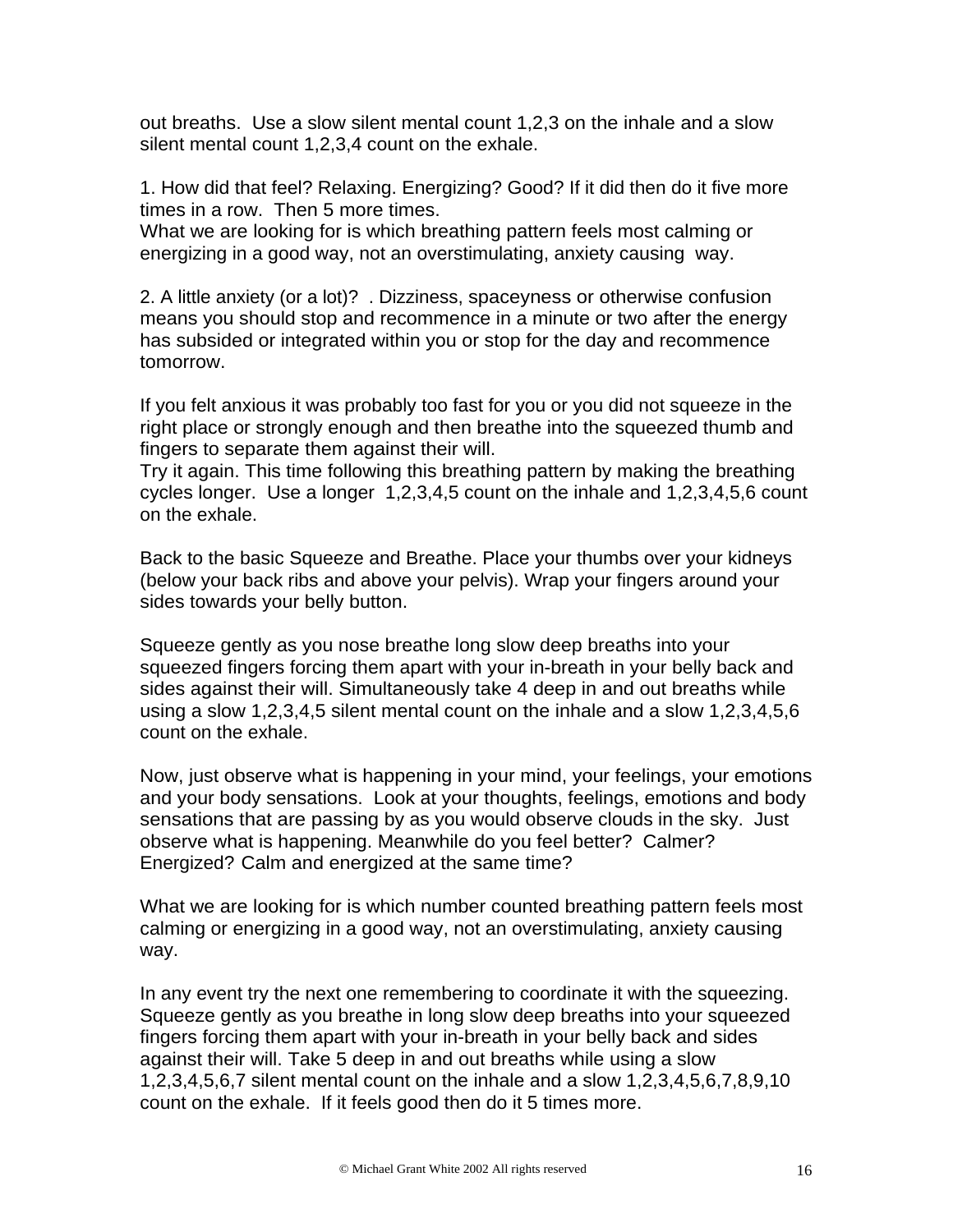If that is not the right feel of timing then experiment with different combinations that you can do without straining. ALWAYS Make sure that the inhale number count is less then the exhale number count. ALWAYS.

After you have found the one you prefer, (they may change from session to session and breath to breath) just practice it for 5-10 minutes and observe what is happening in your mind, your feelings, your emotions and your body sensations. Look at your thoughts, feelings, emotions and body sensations as they occur as you would observe clouds in the sky. Just view with your mind's eye what is happening. Meanwhile you are breathing gently, slowly, deeply and easily with your "feel good" breathing cycle.

If the above helped you get or stay calm even just a little bit know there are even better ways of addressing breathing development, stress management, energy, sports, singing and much more. They are included in our video/audio program at. Rapid Breathing-Development [http://www.breathing.com/energy-5](http://www.breathing.com/energy-5-) level.htm

# **MISCELLANEOUS**

Heat packs, the Primary Resting Position (PRP) in the "Secrets" manual, facedown supported extension, and gentle yoga-like postures and supportive pillows (also in the manual) that make breathing easier, help as well. Special stretches aid progress but they must be sensitive to each breath. Lung reduction surgery recipients need different approaches depending on the surgical procedure.

# **BASIC DIET**

Raw living foods contain complex carbohydrates and convert into carbon dioxide excreted primarily by the lungs. Raw foods are the most enzyme laden and efficient processing of nutrients but not always the most practical. Individual health conditions and emergencies may require more creative approaches to optimal nutrition but gourmet raw foods can be a welcome addition to any palate and health program. Attend raw living foods potlucks to become more familiar with their variety, textures, tastes and nutrition. Access <http://www.livingnutrition.com>, <http://www.living-foods.com>; <http://www.naturalhygiene.info>

## **NUTRITIONAL SUPPLEMENTATION See your health professional or the product label for proper quantities**

To restore energy production to damaged cells in the lungs, the following nutrients are suggested:

- Coenzyme Q10, 100 mg, 3 times a day.
- Optimal Digestive Enzymes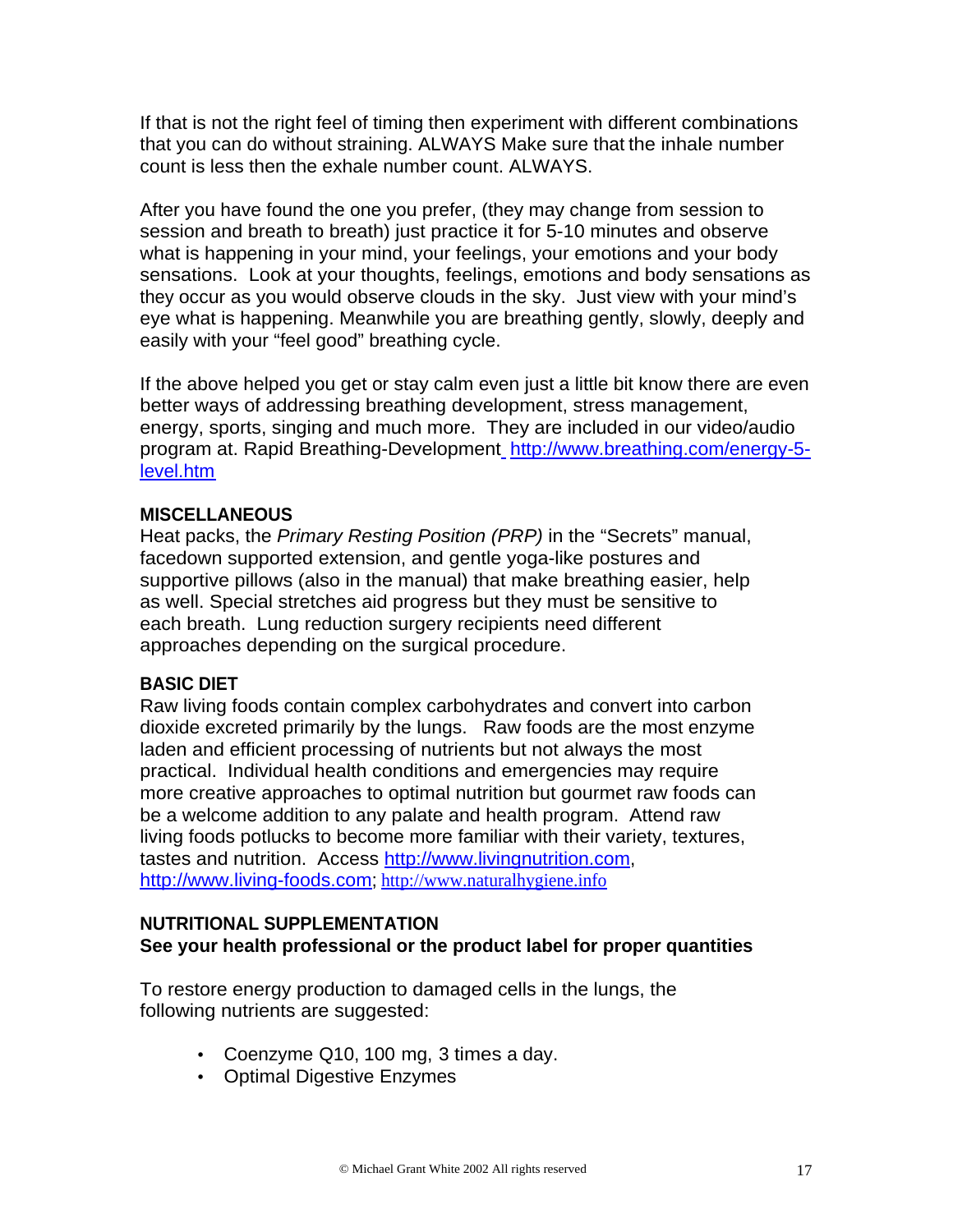- Alpha-lipoic acid, 250 mg, twice a day.
- Acetyl-L-carnitine, 1000 mg, twice a day.
- NADH, 5 mg, twice a day.
- Taurine, 1000 mg, twice a day.
- Magnesium, 500 mg of elemental magnesium, once a day.
- Potassium, if needed.
- Oregano oil capsules 400 mg daily twice. Between meals with warm water. Maximum 4 weeks of continued use then allow 2 weeks break between courses for 1 week of use. Local health food store
- Vitamin C 5,000 -20,000 units daily to bowel tolerance
- Colloidal Silver see bottle
- Germanium . Allergy Research Company. See bottle
- Pycnogenol see bottle
- DMG 3 200 mgs times daily for endurance
- EFAs from Udo Erasmus or www.TotalHealthDynamics.com
- Free form amino acid complex.
- Natural Beta Carotene 10,000 units daily.
- Garlic (Kyolic) protects against pneumonia.
- Fiber 30-50 grams daily of mostly brown and light brown flax sees ground fresh in a coffee grinder.
- Vitamin A emulsion
- Vitamin E emulsion
- Selenium 200 qd,
- Lipoic acid 100-300 qd.
- From Dr. James Biddle. For pulmonary fibrosis, add melatonin 6- 18 mg at bed. plusZinc lozenges 80 milligrams total including all other supplements
- Kelp
- Water.<http://www.breathing.com/articles/water-doc.htm> Oxywater <http://www.breathing.com/oxywater.com>

We need oxygen and we need water. The best of BOTH worlds is from Oxywater.com

**Eliminate** any mucous producing food such as animal protein, red meat, grains, dairy, chocolate. Focus on raw living foods and fresh vegetable juices.

## **Vitamin A precautions. Beta carotene is the precursor to vitamin A. Use carrot juice as the source**

**Probiotics.** Proflora from Bio Botanical Research **Green foods** Spirulina 8 tablets twice daily. Barley green from Daily Manufacturing - Rockwell NC

Wheat Grass Fresh 1 oz 2 times daily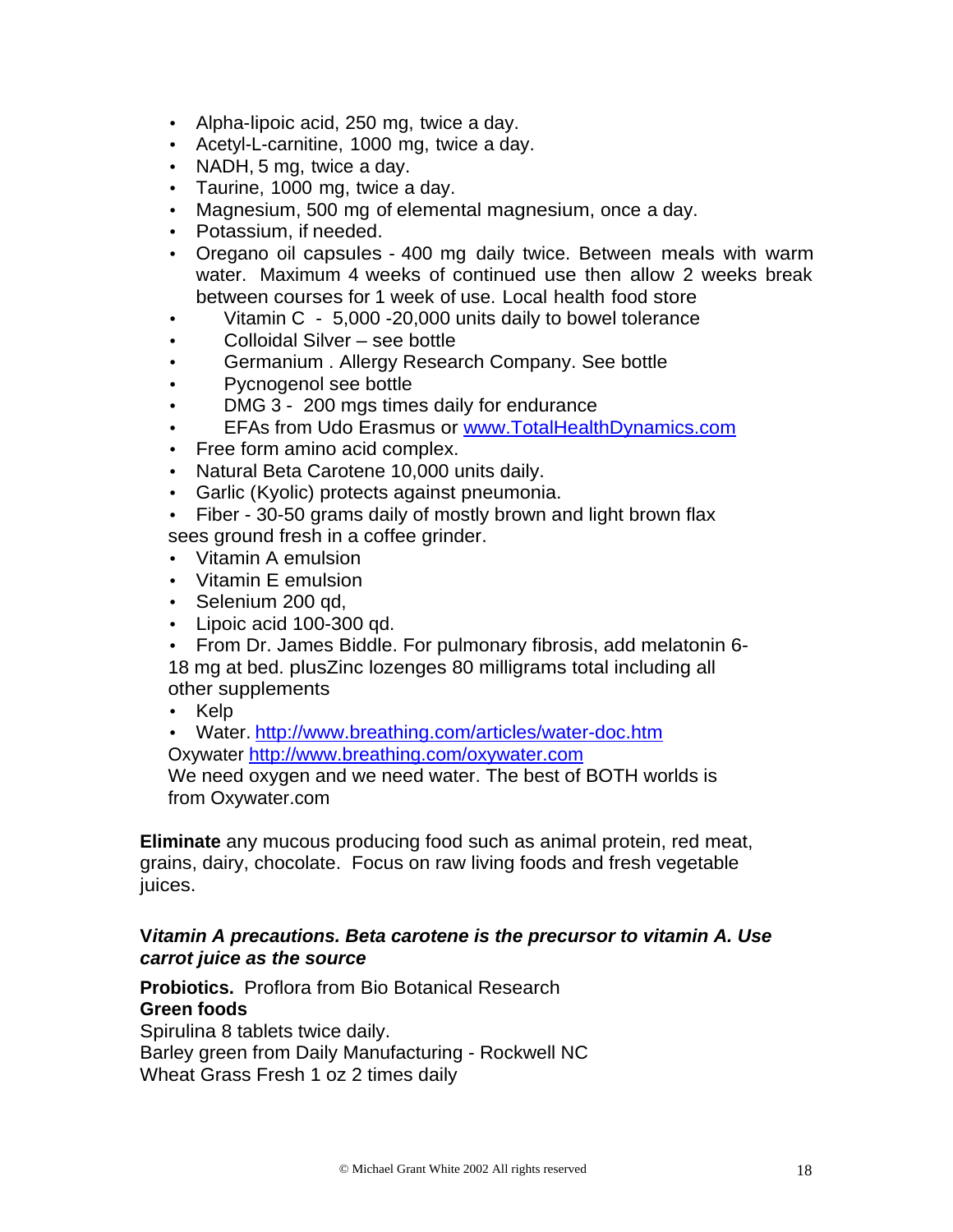Chloryphill (Kyo Green from Wakunaga as directed on label 3 times daily

**Get a juicer** from www.discountjuicers.com Norman Walker's Fresh Vegetable Juices Juice carrots, spinach, 10 oz twice daily 6 to 1 ratio, Horseradish table spoon with lemon juice for phlegm Ongoing nutritional support Subscribe to Living Nutrition Magazine at www.livingnutrition.com

# **Multi Vitamin Supplements**

Perque 2 Lifeguard See Label for quantities <http://www.breathing.com/perque-2.htm> Immune Support- Thymuplex Enzymatic Therapy

**Homeopathy**. The sleeping giant in breathing development Complementary products from King Bio Pharmaceuticals, Inc: Asthma Free; Allergies & Hay Fever; Lungs & Bronchial Relief; Snore Control. Smoke Control; Birth Ease. Acid Clenz; Blood & kidney cleanse; Chemo Clenz; Liver Detox; Lympth Detox;

King Bio products are being integrated with many of our programs. <http://www.kingbio.com>

# **COMPLEMENTARY- ALTERNATIVE MIND BODY METHODS**

• Acupressure • Biofeedback Training • Guided Imagery • Qigong • Reflexology • Yoga/stretching • Cleansing- Colonic Irrigation Feldenkrais • , Alexendar Technique •

**Aromatherapy** Eucalyptus, pine.

**Reflexology** Chest/lung, diaphragm, intestines, all glands, lymph system.

Supportive data, exercises, ergonomics, clinical studies can be obtained in my master thesis called Secrets of Optimal Natural Breathing. <http://www.breathing.com/secrets.htm>

#### **Products making up the Optimal Breathing Development programs.**

Secrets of Optimal Natural Breathing <http://www.breathing.com/secrets.htm> 176 video<sup>1</sup> <http://www.breathing.com/video-strap.htm> Better Breathing Exercise #1 <http://www.breathing.com/exercise1.htm> Better Breathing Exercise #2 <http://www.breathing.com/exercise2.htm> Optimal Digestion <http://www.breathing.com/optimal-digestion.htm> 49 Tips booklet <http://www.breathing.com/49tips.htm>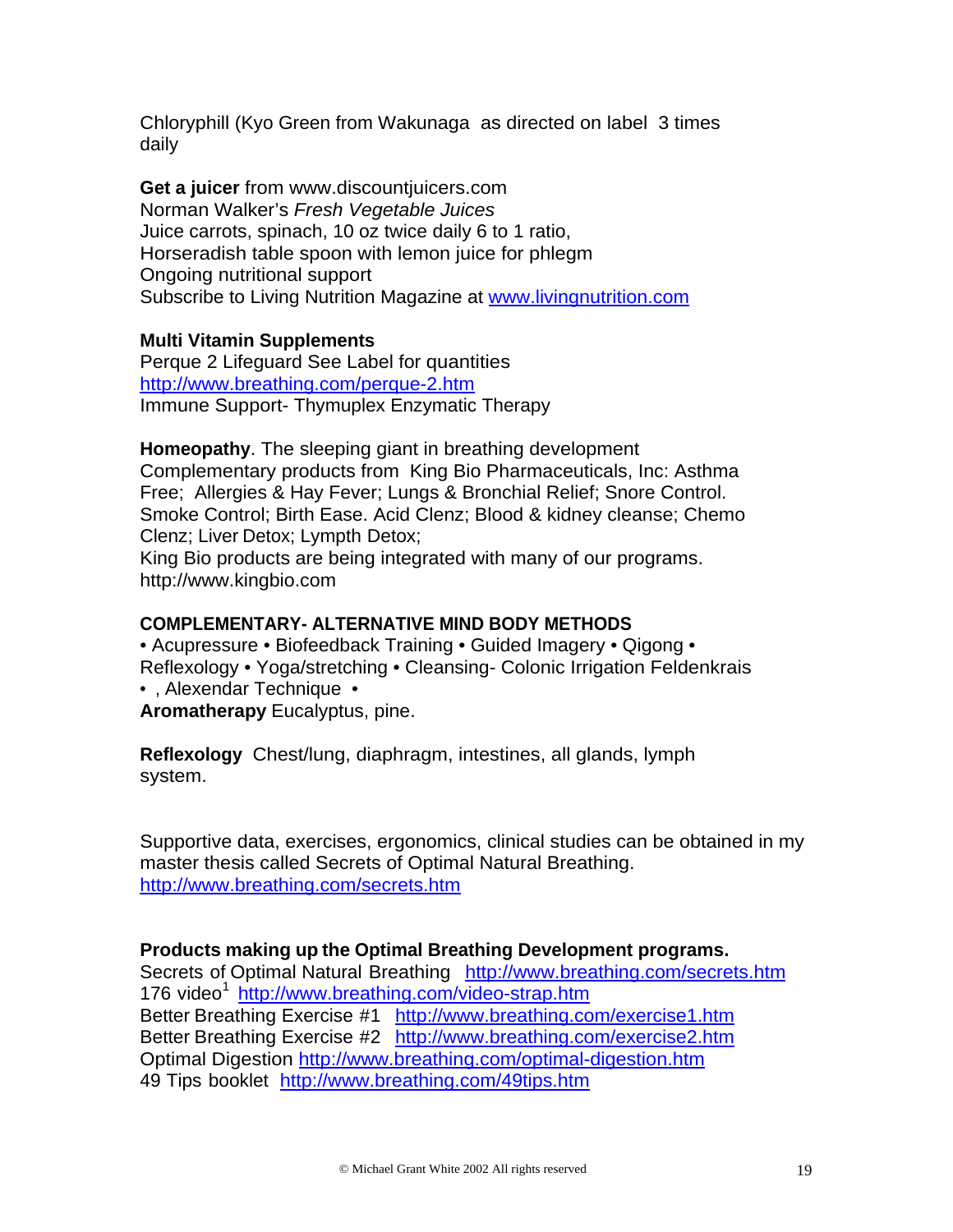Grain Damage booklet <http://www.breathing.com/grain-damage.htm> Perque 2 Vitamin Energy Transport <http://www.breathing.com/perque-2.htm> Building Better Lungs, Naturally King Bio Pharmaceuticals.<http://www.kingbio.com>

# **How to choose a program?**

**Take these simple self tests and see the recommendation at the end of each test. Do not duplicate any product. You will only want one of each.**

# **Day to day signs of good to great breathing.**

Steady energy throughout the day Great positive mood(s) Freedom to breathe in chest, sides and back Feel open and free inside yourself Wake up clear headed and refreshed Clear mind and good memory Strong voice or vocal expression.

# **Objective Assessments For How Well You Breathe**

# **#1. Complete breaths**

Per minute at rest while sitting or prone (a complete breath = one inhale and one exhale plus any pause at the end of the exhale) Total 15 or more Poor 11-14 Fair 8-10 Good 5-7 Very Good. 3-4 Excellent.

Higher breathing rates generally relate to a tendency towards, or actual state of, nervousness, anxiety, panic attacks, ranting and raving, heart conditions, high blood pressure, strokes, and a general state of less to far less then optimal health. They help cause or worsen every health condition known to mankind. For lower breath rate count focus on the program that seems most needed or wanted. The breath rate should reduce using any program. Just take the test at least once a week.

# **#2. Pauses**

The length of time at the end of an exhale before an inhale begins. In half seconds.

Follow your breathing and note in your mind the length of pauses included in the complete breaths.

Use one thou-sand one, two thou-sand two, three thou-sand three, etc to sense how long the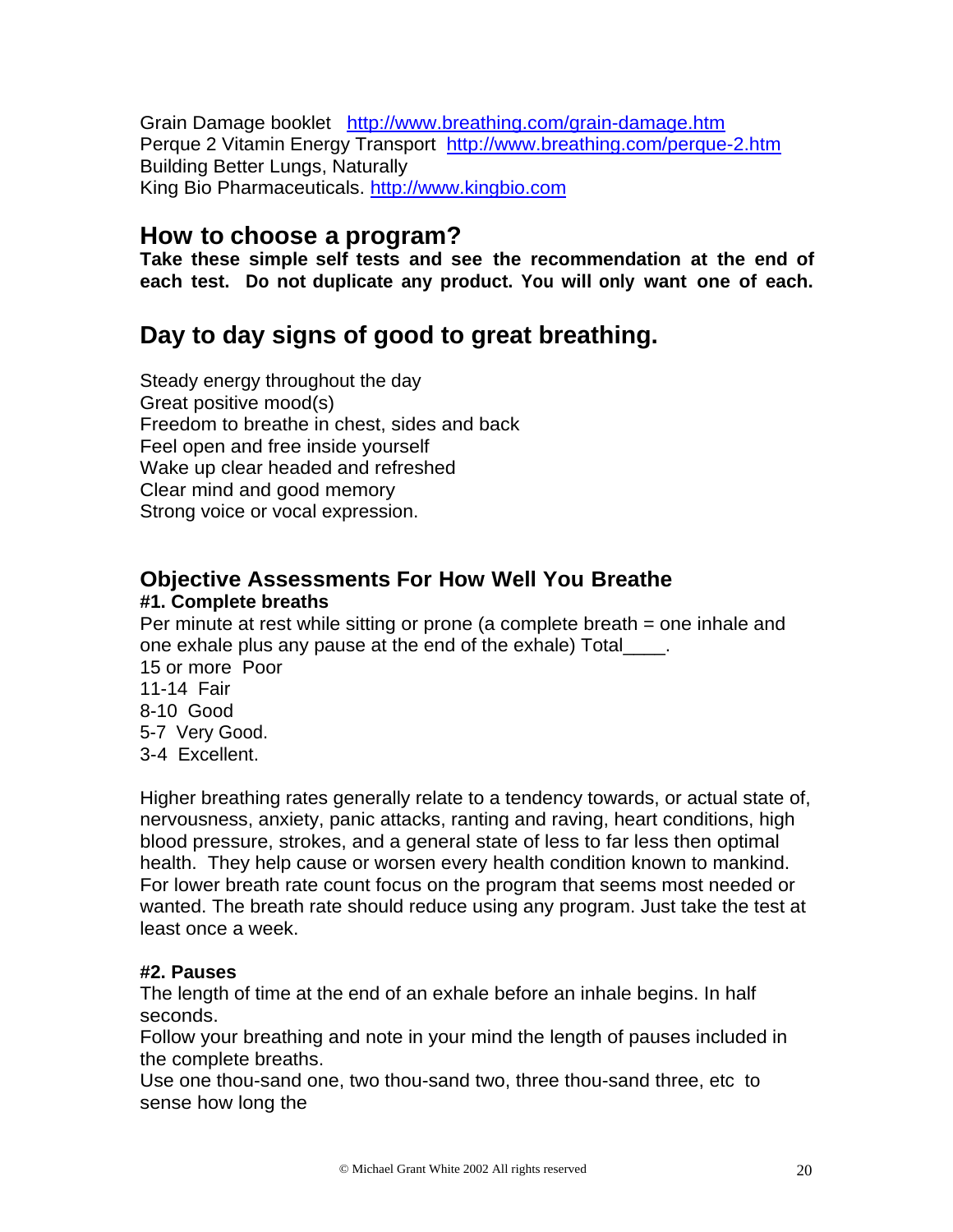pauses are. One thou, two thou, three thou are each half seconds. Example: One thou-sand one, two thou-sand two, three thou-  $= 2.5$  seconds. Or have a friend keep time for you. Total

Less than 3 seconds.

 The pause is the resting phase of the in and out breath. No pause, no rest. Some might call it "a point of stillness".

With too short a pause your body never really rests. To use the automobile metaphor, - your engine is still at high revolutions even while standing still at a stop sign. Too short pauses and you don't really rest even while sleeping. Excessively long pauses past 10 seconds can be related to sleep disturbances including sleep apnea, snoring, and heart conditions. But they may be healthy as well, though this would be rare. The breathing rate is the key and then comes the relationship between the breathing rate and pause. Too short pauses cause chronic fatigue and distressing stress.

Less than 3 seconds definitely requires change.

None or less than 1 second pauses is a state of emergency and often accompanies severe or several different maladies and negative conditions. Shorter pauses generally relate to anxiety panic attacks, heart conditions, high blood pressure, and a general tendency to be less then healthy.

Better Breathing Exercise #1 <http://www.breathing.com/exercise1.htm>addresses pause lengthening. It will be aided by the strapping techniques in the Rapid Breathing Improvement Video 176<http://www.breathing.com/video-strap.htm>

# **#3. To measure your breathing volume and oxygen uptake efficiency.**

A. Lie, sit or stand. If you stand, then bend your knees very slightly. Take as large an in-breath as possible and then as quietly and quickly as you can count and still be heard - like a fast talking auctioneer whispering - count up to as high a number as you can reach on this one full exhale.

Note the number down and try it again. Try it a third time if you think the number will be much different.

Notes. During this exhalation number counting, do not:

 a. inhale b. skip any numbers c. hold your breath d. Breathe IN and count at the same time.

If you reach 100 start again at 1.

Make sure you include the beginnings of each number such as the "thirty" in thirty three , the "forty" in forty four and so on.

TEST REPEATS?

Always repeat the tests again in whatever sitting, standing or lying position you did with the previous tests.

Ok, try it now...............................................

# **ANSWER?**

How high a number did you reach in that ONE long exhaled breath? Total

Science has proven that your primary marker for longevity is how big your breath is. Your FEV1 or Forced Exhalation Volume. Oxygen uptake is primarily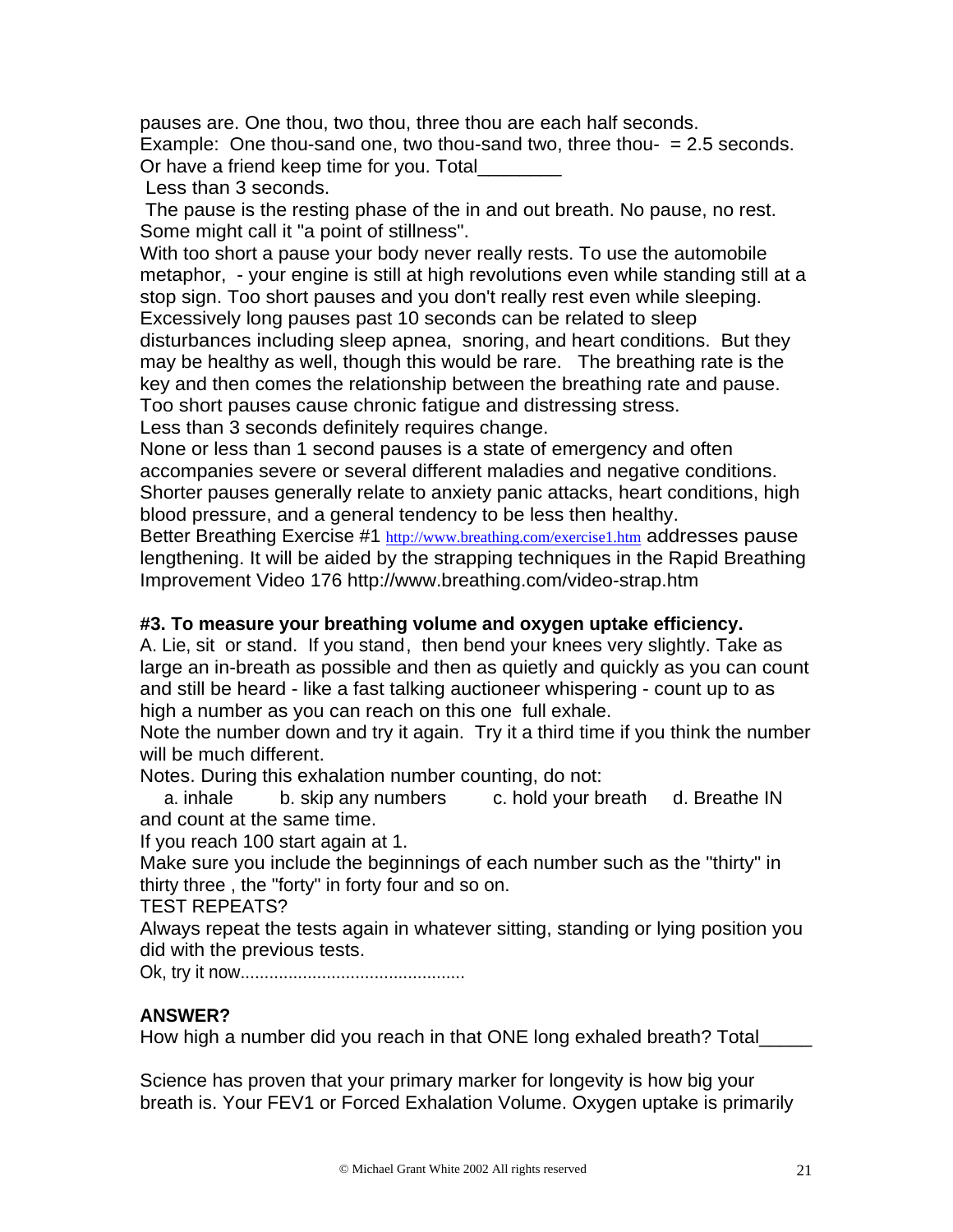during the exhale. I can reach 200-250. How high a number count did you reach? \_\_\_\_\_\_;

Try it again now if you are uncertain that if you did it properly.

My research strongly indicates that below 100 on the number count means you may well have a serious health challenge or a condition that can invite one. Below 60 there is surely something wrong with something, starting with your breathing. Please make absolutely sure that you take immediate action. Don't panic, don't worry, just take action and begin an Optimal Breathing Program soon.

Forced deeper breathing can restrict easier larger deepest breathing. For this reason we use very little of it. Our Optimal Breathing system increases vital capacity, aspiratory capacity, functional reserve capacity, total lung capacity, tidal volume, and expiratory reserve volume. It decreases lung dead spaces and non functional alveoli. It also invites increased oxygen uptake/utilization (QO2) and reduced oxygen cost of breathing.

Breathing ease and oxygen increase strengthens EVERY healthy biochemical reaction in the human body from

1.Killing germs, viruses, bacteria, fungi and yeast

2.Enhancing brain function.

3.Increasing vitality

4.Speeding recovery times from stress, illness and trauma

5.Free-radical neutralization

6.Healing wounds

7. Enhancing the body's waste treatment systems in the lungs, liver, kidneys, bladder, colon and lymphatics

8. Being critical to heart strength and function.

**For developing and maintaining a low number count focus on the program that seems most needed or wanted. The number count will improve using any program. Just take the test at least once a week.**

# **4. How does your breathing feel?**

Close your eyes, go within and take the deepest in and out breath you can take, now take another in and out breath. Then allow yourself to breathe normally, and open your eyes and reflect on:

When you did that, did you experience one or more of the following conditions?

a. Shortness of breath.

b. Can't catch breath or deep breathing curtailed

c. Tightness or pressure in the chest?

d. Breathing feels stuck?

e. Feel a hitch, bump or lump right below your breastbone when you try to take a deep breath?

f. Breathing feels like a series of events instead of one smooth internally coordinated, continuous flow?.

g. Breathing is labored or restricted?

h. Breathing is shallow?

i. Pain between the shoulder blades?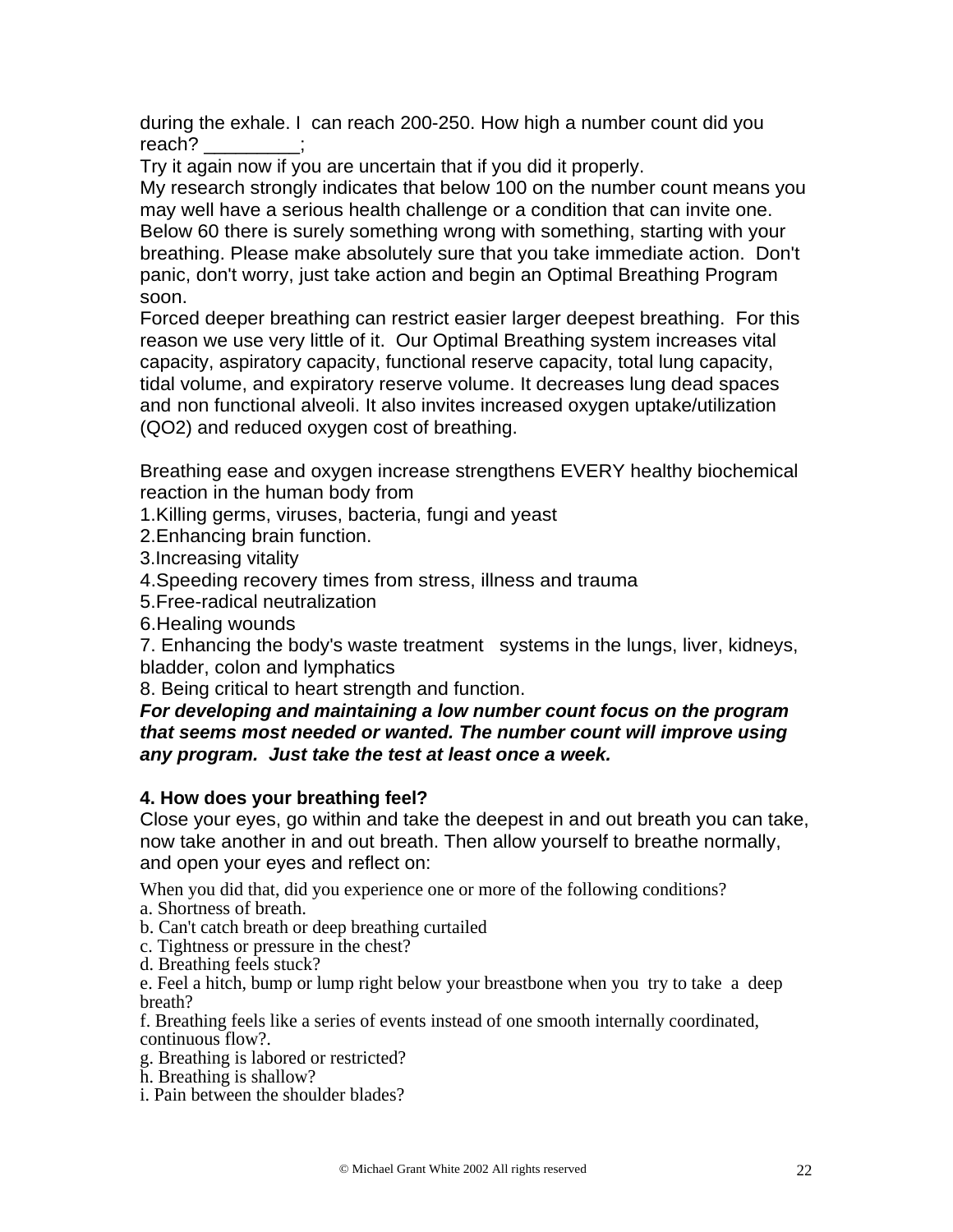j. Stiff neck? k. Lump in throat l. Shoulder tension? m. Jaw tension n. Tension around the eyes o. Do you find that you are pressing your tongue to the top of your mouth? p. Are you a mouth breather q. Do you often sigh or yawn a lot? r. Pulsing or stabbing feeling in and around ribs? Do you ever have: s. Sore deep pain feeling like a band across the chest? t. Resting pulse rate over 62? u. Side stitches? v. Dizzy spells or pass out? w. Can't hear associated with any of this list? x. Can't walk and talk at the same time? y. Get tired from reading out loud? **If you experience ANY of the above then you should get the 176 Video.**

# **5. Belly or chest breather?**

Stand, place left hand on chest, right hand on belly. Breathe in: Does your left hand raise first? If so then get the **Video 176<sup>1</sup>** <http://www.breathing.com/video-strap.htm>

**6. Posture** Do you slouch at all? In other words would you consider your posture to be less then correct?

Posture is indispensable for optimal breathing. But just sitting or standing straight is not going to feel comfortable to most people because their muscles have adjusted to support their body in an non optimal posture and standing upright actually reduces easy breathing. For poor posture get the 176 video1 <http://www.breathing.com/video-strap.htm> and the Secrets of Optimal Breathing Manual<http://www.breathing.com/secrets.htm>

# **7. Physical - Unbalanced breathing**

Stand and look into a mirror or just close your eyes or ask someone to observe you. Take a very deep breath, as deep as you can. Do you raise your rib cage or shoulders when taking a deep breath? **Video 176<sup>1</sup>** <http://www.breathing.com/video-strap.htm>

# **8. Are you**

- a.Sick more than in previous years
- b. In an area with bad pollution
- c. In a building without open windows?
- d. Sleep on a soft mattress
- e. Sleeping on your stomach
- f Getting dizzy a lot
- g. Waking up tired

**Program:** Energy Level 3 or 4 <http://www.breathing.com/energy-5-level.htm>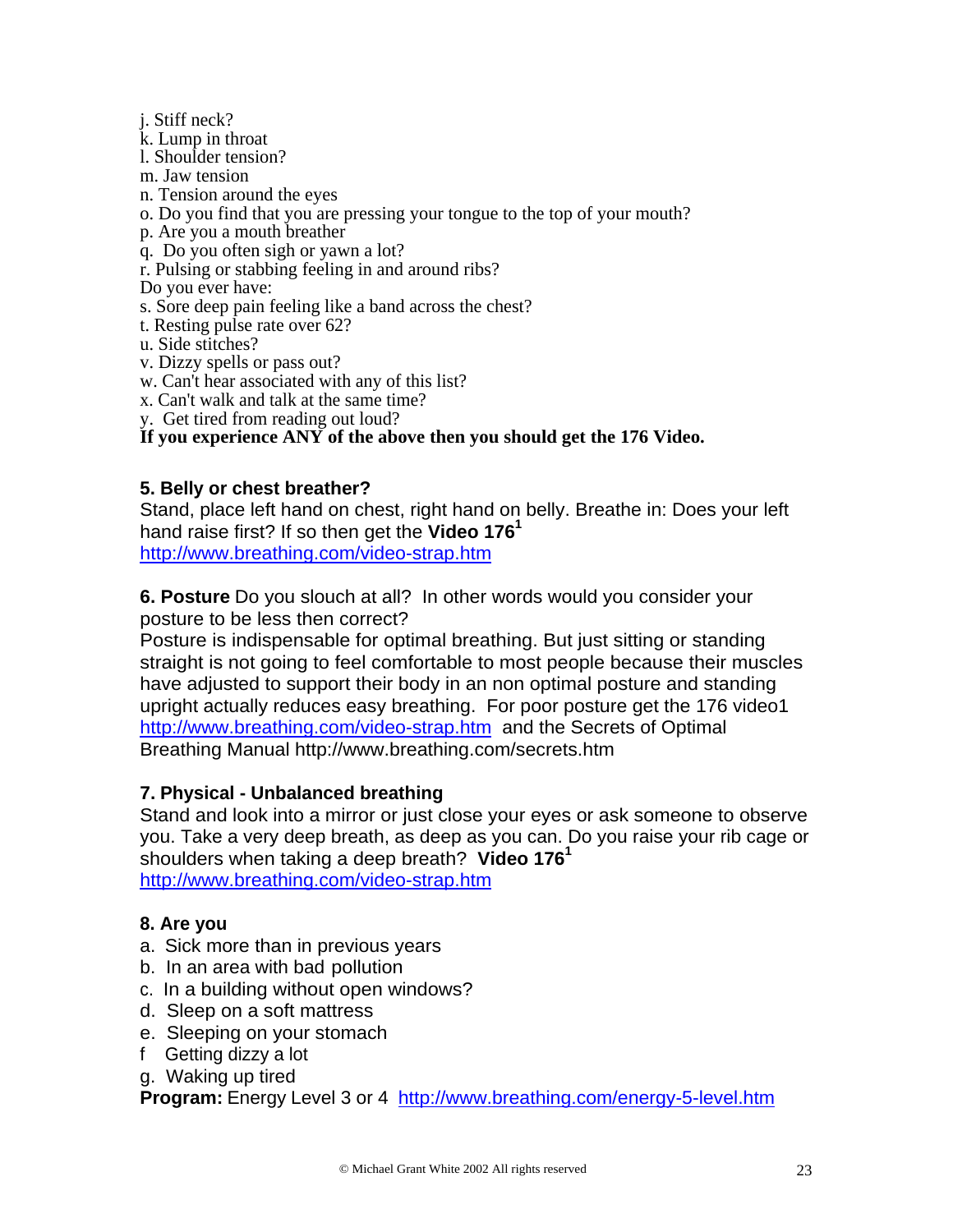# **9. Do you experience any of the following?**

## **Do you experience frequent**

- a**.** Anxiety
- b. Extra or missed heart beats
- c. Hyperventilation
- d. Chest pains
- e. Fainting
- f. Seizures
- g. High blood pressure
- d. Panic attacks

e. Too many thoughts that will not stop when I would like them to **Program:** Energy Level 4 plus Rip Roaring health <http://www.breathing.com/energy-5-level.htm>

# **10**. **Want to sing or speak better?**

**Video 176**<http://www.breathing.com/video-strap.htm>

# **11. Do you.**

- a. Get drowsy when driving a vehicle
- b. Often fall asleep while watching a TV program when you would rather have stayed awake to watch the program
- c. Get jet lag real bad.

**Program: Energy level 3** <http://www.breathing.com/energy-5-level.htm>

#### **12. Any weight loss goals?**

Weight Loss 3 level Program. Based on amount of weight loss goal. <http://www.breathing.com/weight-loss-program.htm>

# **13. Any emotional problems?**

**Use Energy Level 2 in conjunction with professional counseling.** <http://www.breathing.com/energy-5-level.htm>

## **14. Does less than 75% of your daily diet consist of raw uncooked food? Program:** Appropriate breathing development program PLUS 49 Tips, Optimal Digestion, Grain Damage. Some programs may have these included already.

## **15. Do you consume any grains, animal protein, dairy products, chocolate, sugar, salt, fried foods?**

**Program:** 49 Tips, Optimal Digestion, Grain Damage**.**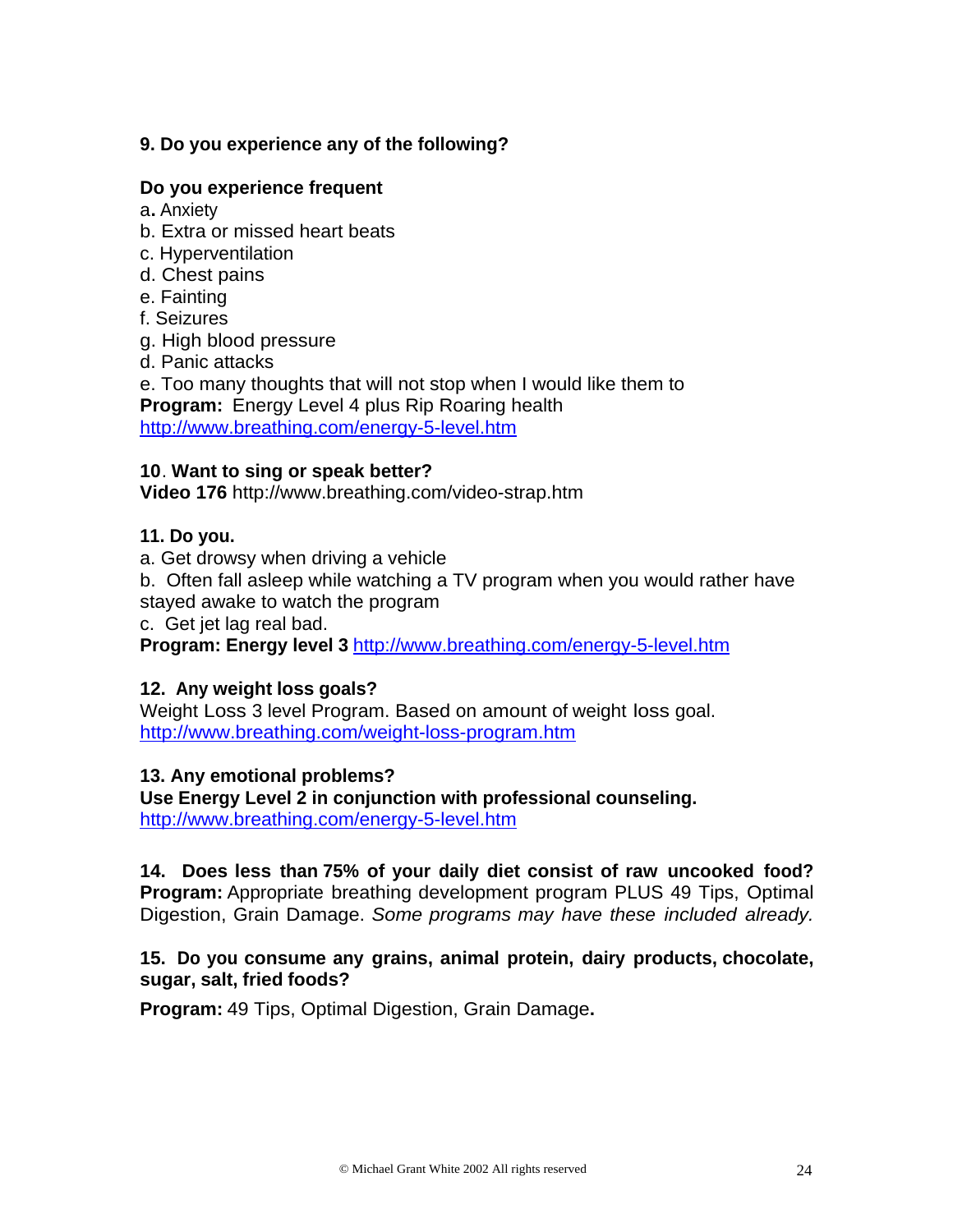# Success Stories Results, Testimonials.

Taken from the **<http://www.breathing.com/results.htm>** page

Optimal Breathing incorporates the best of all breathing development techniques and exercises. The people we work with come from a cross section of almost every job, race, religion, or lifestyle on earth. Optimal breathing is generic to ALL humanity. The results-success stories-testimonials on the following 3 pages will give you more insight into the broad range of breathing development applications.

# **OVERVIEW**

A champion swimmer wanted to improve her ease of breathing and recovery times for multiple general race days and championship tri-athlete events. An opera singer was losing her high notes and sought psychotherapy but eventually just learned to breathe better and her high notes returned. A classical singer was losing her mid range and regained it with optimal breathing techniques. An emphysema victim learned that breathing was not what he thought is was, for over 50 years. It had become a permanent misunderstanding even to the point of doing it improperly when shown the proper way. Sixteen sessions were needed to change this person's breathing. An asthmatic was retrained to breathe easier and the symptoms disappeared. Stuttering and spasmodic dysphonia can reduce or disappear when one learns to breathe optimally. A shy young lady learned to breathe better. Her shyness lessened and "I met a man and got married". Some eliminated their sleep problems, hypertension, type "A" responses, wimpy ways of being. Some increased their energy many fold, told off their suppressive boss, told the truth to their spouse, opened up to loving themselves, and set boundaries where needed. Some healed from illness or near death. There are thousands of stories like the above and below.

# **Singing**

I was recently singing to Phantom of the Opera and some Barbara Streisand and then some other music. What I noticed is that the high notes which didn't used to be all that clear, are amazingly strong and clear – all the time. I can easily and powerfully reach a high "A" which before could easily be a struggle. And it's a clear sound, not screeching to reach it. This is so amazing! I love it. This is the voice I have always wanted. And in ONE session as well.  $-Pamela$ Tablak, Soloist and Choir Director Recommended Program <http://www.breathing.com/consulting.htm>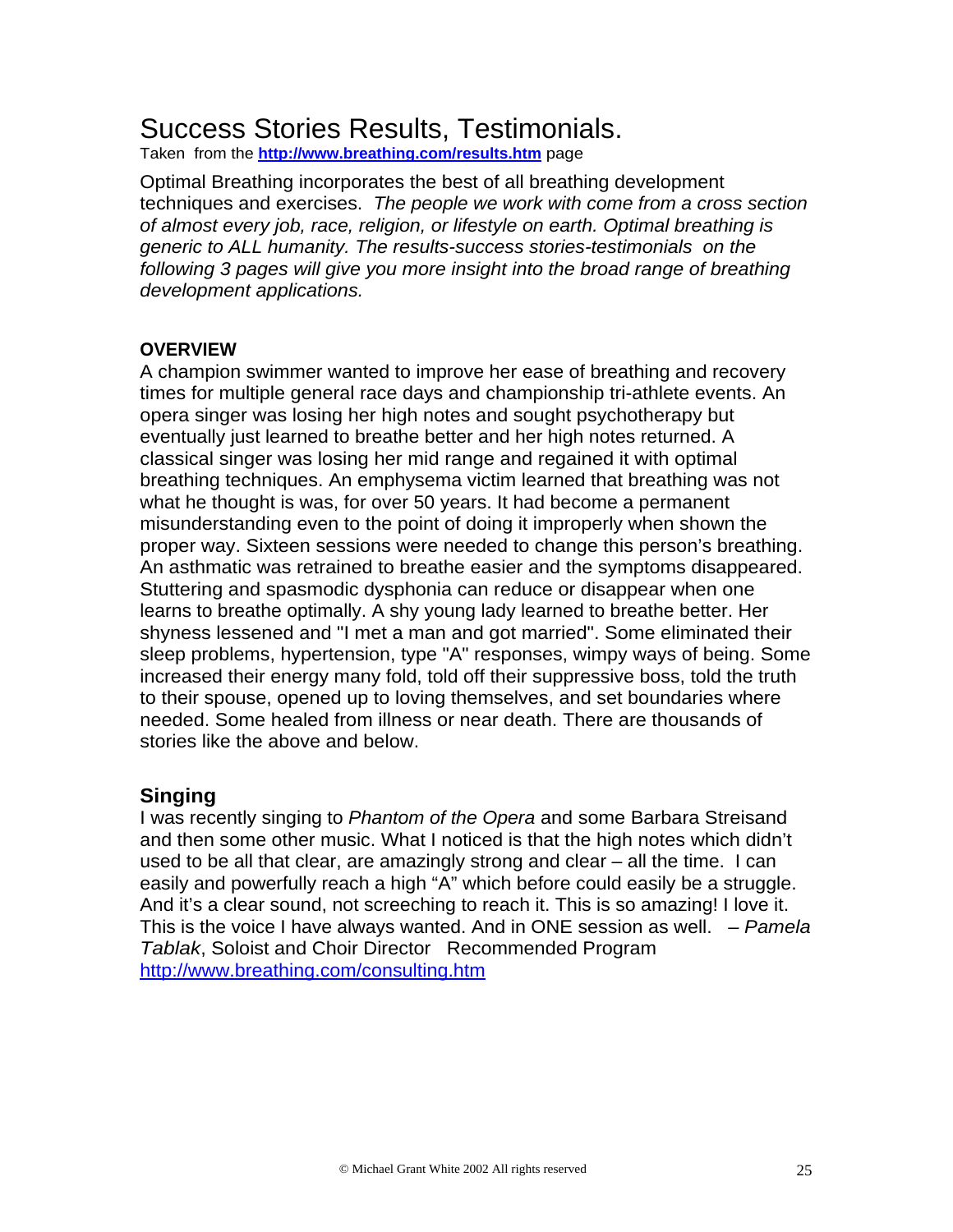# **Asthma, Emphysema, Anxiety, Insomnia**

Breath is the essence of life. When we expire, we lose life. When we are inspired, we gain life.The art of optimal breathing can provide a great contribution to the art of optimal living.

Michael Grant White has been studying the science and art of breathing for two decades and is a masterful teacher. His training materials, workshops, and personal coaching sessions provide insights which can transform lives. I was amazed to learn how much benefit can be gained in chronic diseases such as asthma, angina, emphysema, anxiety, and insomnia thru the application of Optimal Breathing strategies.

I<sub>r</sub>m glad to be able to endorse Michael Grant White, a highly evolved program of Optimal Breathing. However, as with any program that requires application, the benefits you gain are generally proportional to consistency with which you practice these principles. If you are ready to fulfill your life potential, I recommend you begin by fulfilling your breathing potential.

**James Biddle M.D.** Diplomate, American Board of Internal Medicine Diplomate. Also practices chelation therapy. <http://www.integrative-med.com> [<http://www.integrative-med.com/>](http://www.integrative-med.com/)

Recommended program <http://www.breathing.com/energy-5-level.htm> Level 4

# **I am a changed Person**

Dear Mike:

I would like to thank you very much. I am a changed person. I watched the video and did the first exercise it was just what I needed. I sleep better, look better, and think better, all because of the video and exercise #1. I will try the others later, You are really doing some wonderful work, is there an exercise for weight loss? I need to read more of the manual. God bless you for the help, its just wonderful. Thanks again, Wanda Chafin Recommended Program <http://www.breathing.com/weight-loss-program.htm>

# **Adrenal exhaustion, anxiety**

I am a 58 years young woman, High School teacher, and have spent much of my life off and on going through periods of adrenal exhaustion (of which I really had no name for up until a few years ago) and wondering why I couldn't catch my breath, actually have to crawl up stairs sometimes, waking up at night breathless etc. This all would come to pass when I was going through some kind of loss or what I perceived as a loss, or just any old time especially during times of a great deal of change. Interestingly enough when I was not going through those times, I have amazing energy, accomplish a great deal and rarely get tired. It became clear to me about 15 years ago that losing my mother at 3 years of age and not being told until I was 5 where she went, and simply living in hell with my father in one of those abusive long term dis-functional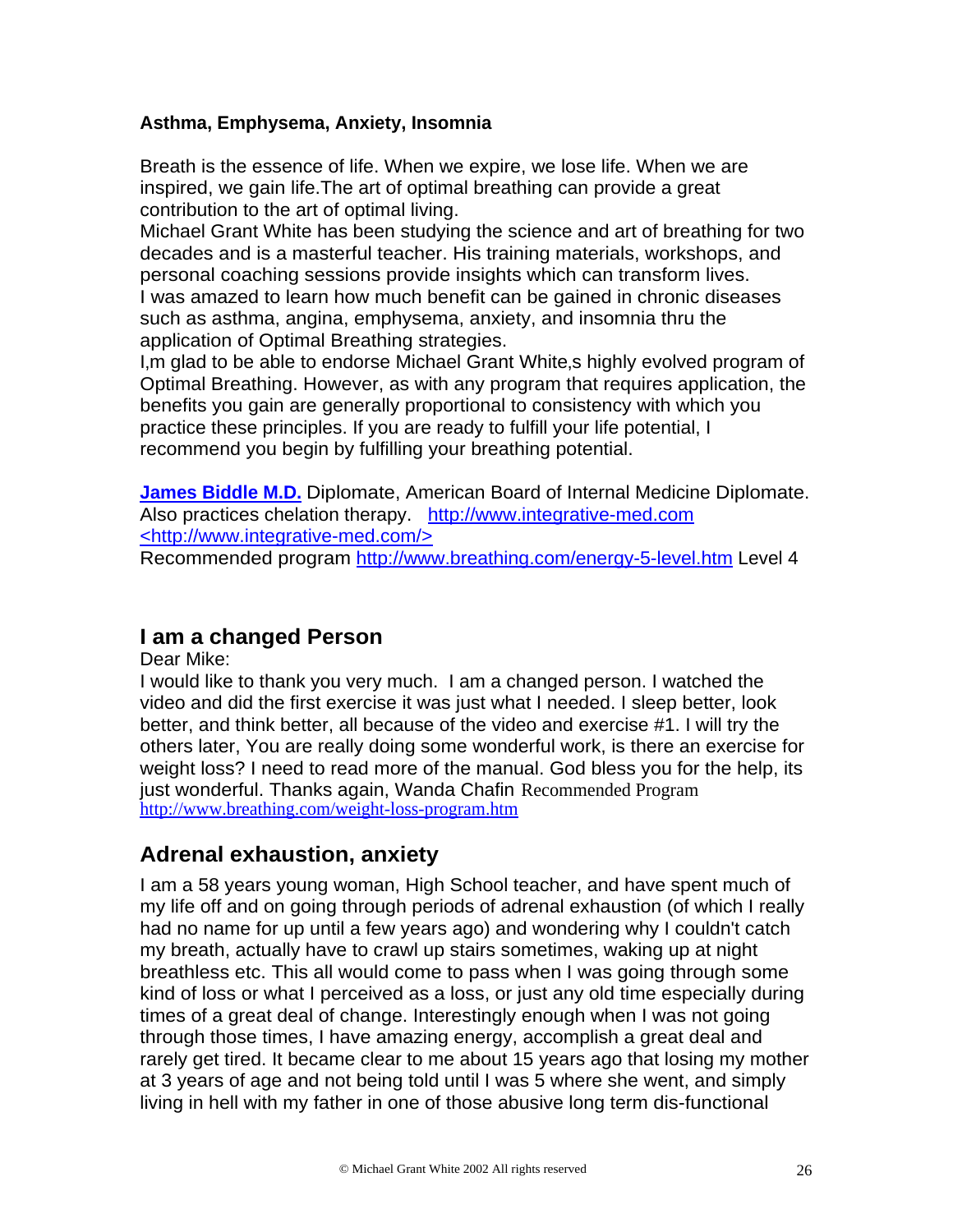stories (tragic but boring) put me in so much fear that I learned to hold my breath and do all of the stuff that goes along with the flight or fight syndrome.

 Long story short approximately 10 years ago described these symptoms to my doctor, adrenal surges, not being about to catch my breath, waking up at night many times gasping for air and feeling like I am suffocating was put on Zoloft or Paxil off and on for about 10 years. I would tell the doctors, that I didn't feel depressed and really had no idea why these physical symptoms would happen to me and be so debilitating, but they just treat symptoms with meds. People would tell me, well just take a deep breath. OK I'll do that I would say but I could n not seem to get a handle on being able to get a real breath when I'm suffering t h is panic and anxiety.

One fine day last October it finally dawned on me, I do not know really HOW to breathe! With all of the Yoga, meditation, bodywork, no one has been able to really teach me "HOW TO BREATHE". So I got on the WWW and said help!!! Punched in "breathing" and Wa La came "breathing.com" and Michael. Got Michael's tapes in his Breathing kit <http://www.breathing.com/breathingkit.htm>

Breathing Exercise Tape #<http://www.breathing.com/exercise1.htm> was such a shock for me, what I mean is I had no idea there was a reflex action at the bottom of the exhale breath that actually "breathed your body". The shallow breathing that I was in the habit of doing had never allowed the development of that reflex action. So naturally I'm waking up at night breath holding, panic stricken and clueless why this is happening. My body has been oxygen starved and getting worse as I get older. EVEN THOUGH ALL OF THE CHILDHOOD ISSUES ARE WORKED OUT, GONE, DONE WITH, the old breathing habits had remained, I was not aware of something better.

Breathing Exercise #2<http://www.breathing.com/exercise2.htm> was even more fantastic! The exercise uses what you have learned in tape #1 and gives you the tremendous tools and power over the physical disablement of being oxygen starved and emotionally stressed.

Very soon after starting the tapes, I visited Michael for 6 days in North Carolina to get private instruction. I can only tell you all that it was the best thing I could have ever done for myself. I am now of course still practicing proper breathing (50 years of bad habits), off meds, and have not awaked at night even once since starting the tapes and getting private instruction from Michael.

Again Michael, thank you a million times over for actually dedicating your life to helping people understand the importance of the breath and actually in detail showing how to really practice it.

Phyllis Ross Recommended program.<http://www.breathing.com/energy-level->5-level.htm Level 3.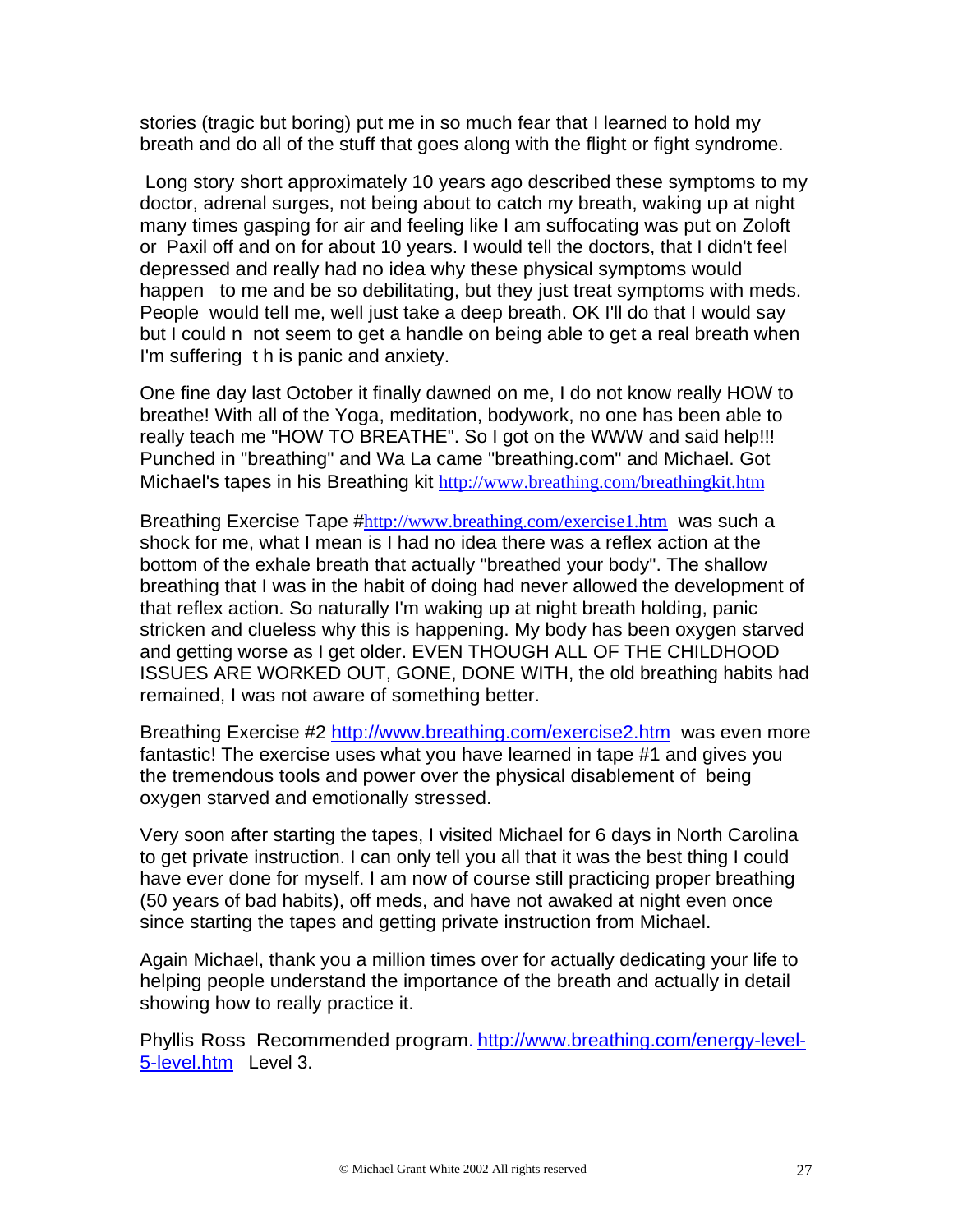# **COPD**

Dear Michael,

Thank you for sending the "Secrets of Optimal Natural Breathing" to me so promptly. I did get it in plenty of time to take it to Cape Cod with me. There I simply read it several times without trying to do any exercises or assessments. In the past few days I have been trying to work with the exercises. I have also worked with the tape once. I intend to continue all this because already I have had some significant help.

I do plan to come up for some individual work in the next few months. I am quite taken back by your work. I recently finished a pulmonary rehab program at Vanderbilt University; and this morning when I walked (hobbled for a few blocks) I thought: "Well everything I did in that program was a kind of forcing; and now for the first time, I am glimpsing what it means to take a real breath." When I got home my oxygen saturation jumped up to 99% for the first time.

Thanks a lot. I have a long way to go. In addition to my COPD I am now struggling to recover from a back injury. I will continue with your basic exercises for a while and let you know when I might make a trip.

Thanks, Phyllis P. Recommended Program <http://www.breathing.com/energy->5-level.htm Level 4

# **Emphysema**

Dear Mike;

 "I read all of your information and pretended I was on the beach watching the ocean just like you said. When I received your study I tried each exercise. I visualized my lungs as hard and crusty and the only way to improve was breaths from my knees to the top of my head with long exhales and letting the in breath come in by itself.

With a little improvement each day I am attempting to stomach breathe while walking. The more I convince myself that the cause of my improvement is deep breathing -----the more I extend the time I deep breathe each day. I am walking up to one mile daily now. Many thanks Mike." D.L. Emphysema.Victim From Mike: This gives us good insight but is not necessarily universally appropriate. Recommended Program <http://www.breathing.com/energy-5-level.htm> Level 4

# **Orthopedic Specialist**

I thoroughly enjoyed my session with you. I was delighted by the degree of insight and sophistication that you bring to "breathing". I am now opening up and breathing in a much more relaxed I look forward to another session to go a step further. I will also be recommending your approach to my patients. Dr. Richard Gracer, Orthopedic Medicine. Walnut Creek, California. Recommended Program <http://www.breathing.com/school.htm>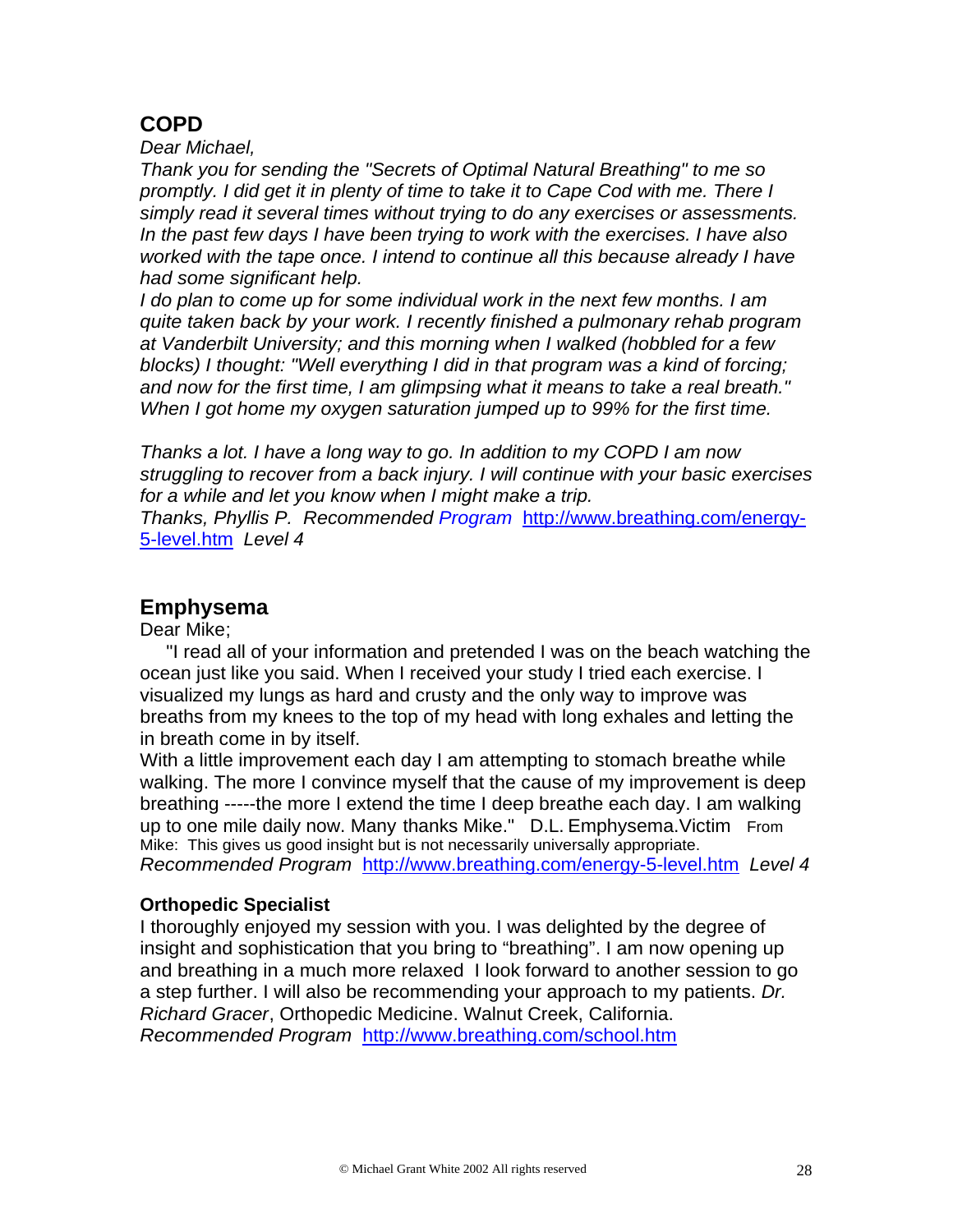# **Chest Pains, Shortness of Breath, High Blood Pressure**

I have tried emailing this testimonial sometime in May but somehow it never got through. Since then my daughters have been urging me to send in my testimonial because of how much your breathing exercises have helped me "cure" my chest pains, shortness of breath and lower my blood pressure. So I am sending it in now hoping this does get through to you.

I need to thank God for leading me to your website back in march when I began experiencing mild to severe chest pains every nite. I had gone through a full bottle of 30 nitroglycerine tablets within two weeks. My chest pains always occurred at nite when I am going to bed, so much so, that I was afraid to go to bed. I need to explain something, Mike. Because of my past two open heart surgeries and heart problems, I am quite knowledgable about the symptoms of a possible heart attack when you experience chest pains. In my case, I had just gone through an ultra sonic and a treadmill test in February. During the treadmill test, at the final stage, I complained to the attending nurse that she had to stop the treadmill because I was experiencing severe chest pains and was out of breath. She insisted I continue because the test is almost over and I needed to go on just for another minute or so. Somehow I got through the run and nearly fainted, heaving and breathing rapidly.

Two weeks later when I returned to my cardiologist for the results of my test, the cardiologist stated that I had over 75% blockage on my right carotid artery and 50% blockage on my left carotid artery. He immediately recommended an angiogram to determine the actual extent of the blockage. After consulting with my wife, I decided to forego the angiogram and in fact vowed that I would not go through that invasive examination again. Right after that was when I started to experience my chest pains. However, as I mentioned to my wife, the chest pains that I was experiencing could not be heart related but instead, I suspected it may be initiating from my lungs. After my treadmill test, I also started to cough out some mucous. Its color was pure white and not yellow or black so I felt that I may have a latent lung problem. After all, I am over 73 tears old. Besides during my chest pains, I did not experience any of the usual symptoms of a pending heart attack. I felt like I could'nt breathe and the center of my chest hurt badly. The pain vanished after I slipped a nitro tablet under my tongue. My blood pressure was not low at the time but it wasn't high either. Of course I was frightened. I would get chest pains for two or three nites, then none on the next nite, and then it started again. About that time, I read an article in our local newspaper about breathing. I went on the internet and I can't tell you how or why I selected your web site. I spent all day reading the information on your site especially the testimonials. I ordered your Optimal Breathing package and received the tapes in early April.

Now, let me tell you what happened.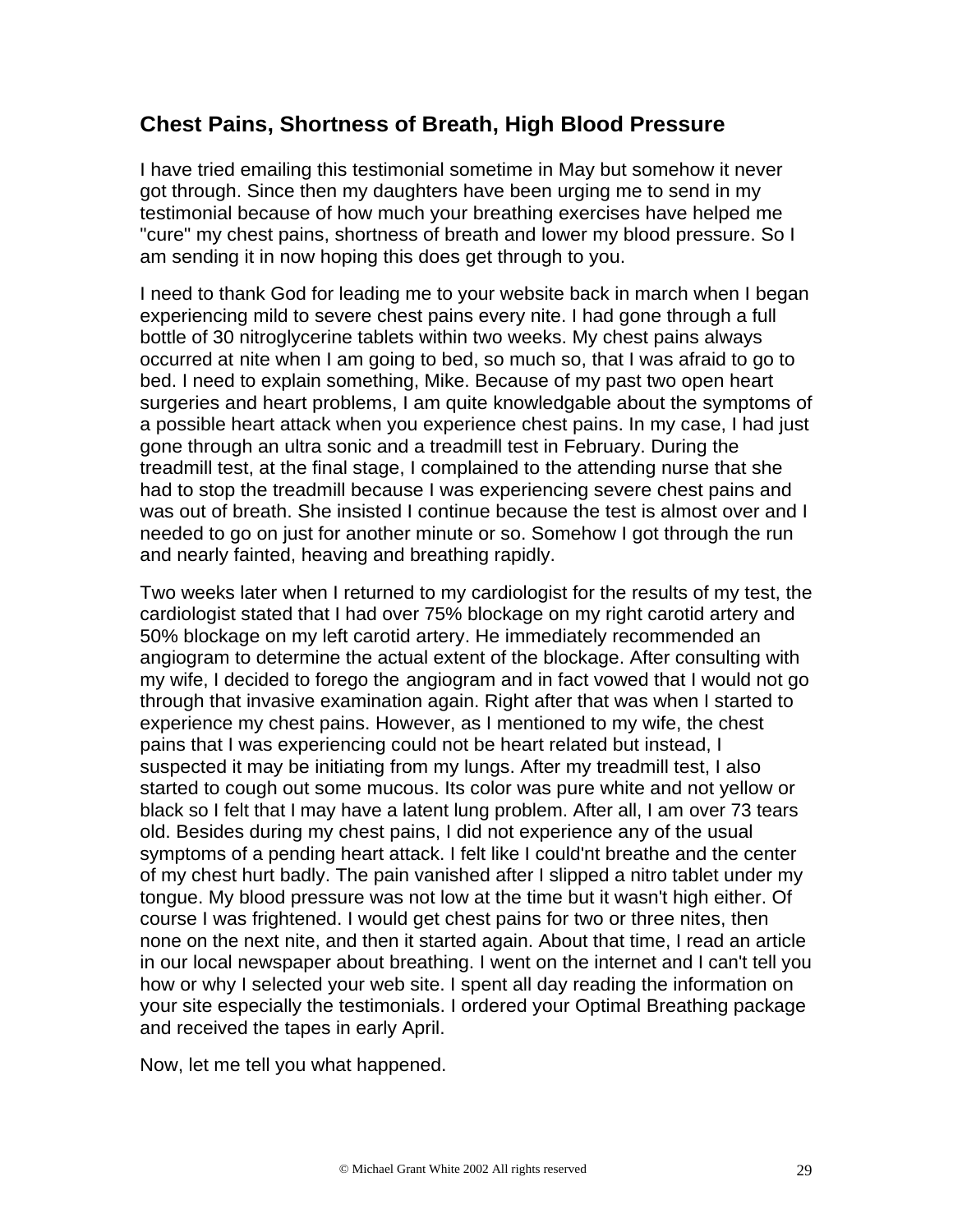I started out on the middle of my living room floor, arranging some couch pillows on a towel on the floor. Didn't take me long to adjust myself on the floor and started with the Better Breathing Exercise #2 recorded audio. As God is my witness, by the time I was into the second half of the tape and into the exhale and inhale on a single bong strike, my right leg from my thigh to my feet felt like ice. I continued my breathing exercises and had my wife cover my legs with a blanket. I went through the entire exercise which took me nearly an hour that very first time. Mike, that nite I did not have any chest pain. I did the same exercise twice the next day, once in the morning and then again before going to bed.

The second nite, my chest pain returned, but this time instead of taking a nitro tablet, I went into the living room and sat on the edge of my couch and in the dark, started to breath slowly. The chest pain slowly subsided and after a few minutes it was gone and I was able to go to bed. From that day on I have had no chest pains and have not taken a nitro tablet. This all happened in April after I started with your breathing exercises.

Today, I do breathing almost the entire day, mostly subconsciously be causing the breathing exercises is part of my daily routine. There is a lot more I can tell you about my health as a result of the breathing exercises I learned from you. My daughter who lives in Hawaii has just visited you in North Carolina and I am grateful for the teaching and help you have given her. I have told my youngest daughter about the (Better Breathing Exercise 2) and she too will be doing the healing breathing exercises herself. In closing here is my email address, [bobby7778@hotmail.com](mailto:bobby7778@hotmail.com) for anyone who is fortunate enough to find your website, they can contact me and i would be happy to tell them how wonderfull breathing the right way can do for them

Aloha, Bruno Yim Recommended Program <http://www.breathing.com/energy->5-level.htm Level 3. Level 4 if you need alternative health supplements

# **Breathing, Trauma & Personal Power - Breath Coaching Sessions with Michael Grant White** by Alan Paul

I was a long term severally abused child, physically and emotionally. I am steadfastly determined to improve my sense of wholeness, to strengthen my self-esteem and self-love and spiritual connection with others. As a result of this commitment, I have spent much of the last 30 years looking for help with my breathing, which has always (since adolescence) felt tense and shallow and "locked up" and eventually led to me having to give up my chosen profession.

Over the years, I've tried every type of healing modality I could think of that might impact the experience of never being able to get a satisfying breath. I've tried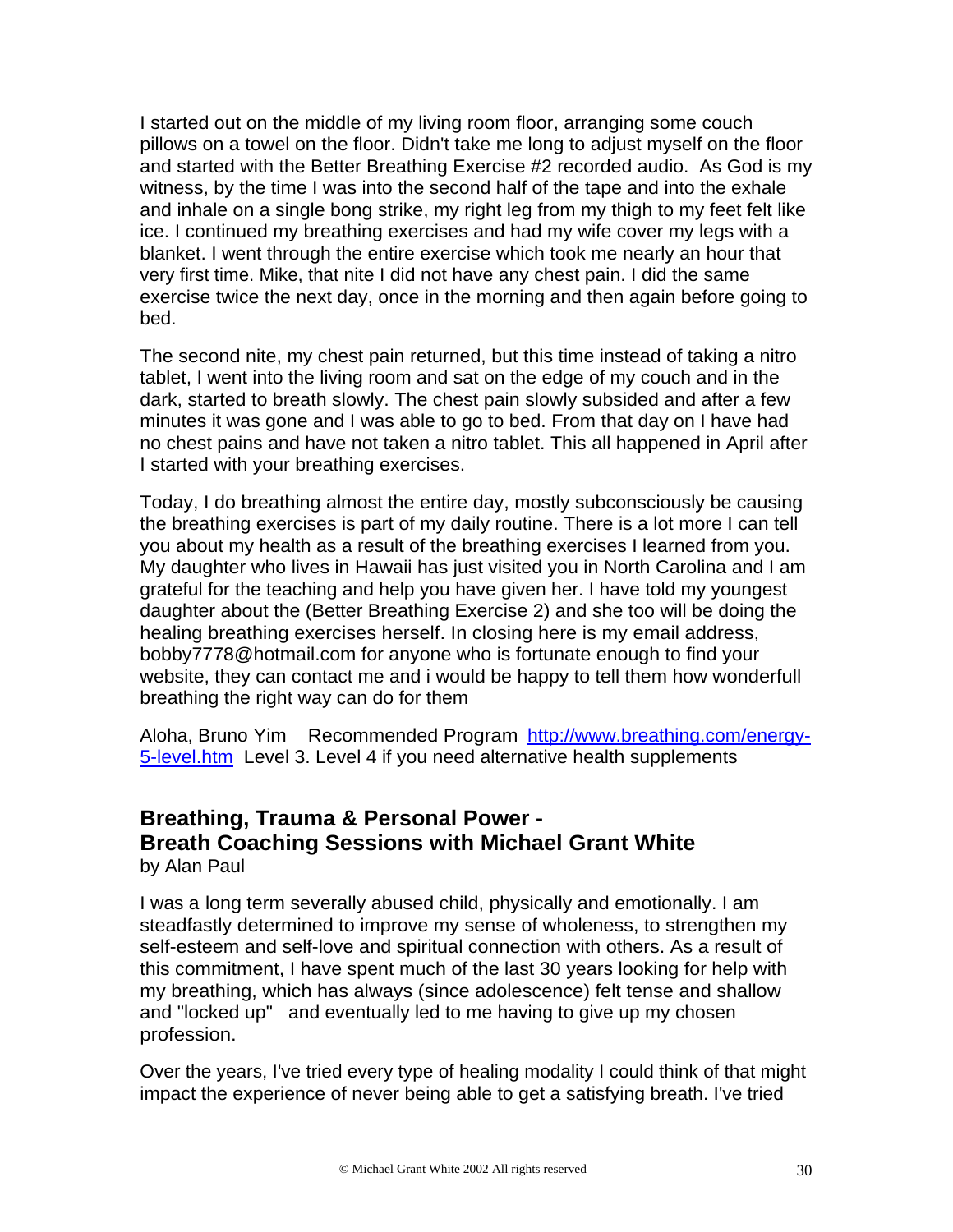medical doctors, chiropractic, various psychotherapies including Psychoanalytic, Gestalt, Short-Term Psychodynamic, and others. I've tried bodyoriented therapies including Reichian, Alexander Technique, Rebirthing, Rolfing, Rosen Work, Biofeedback, Massage Therapy, Bioenergetics, Core Energetics, Primal, Reiki, Cranio-Sacral, etc.. I also studied Yoga and Tai Chi. For many of these modalities I tried more than one practitioner of that style. I also committed extensive periods of time to a number of these practitioners, many of whom I studied with for periods of 1 to 3 years, in hope of getting some help.

While some of these teachers and therapists were very smart and dedicated people who were able to help me move forward in one way or another, no one was able to help me find relief from my core complaint my inability to breathe satisfactorily.

I recently discovered the website of breathing.com and opened a dialogue with Michael Grant White, the director of the site. Eventually, I decided to travel to North Carolina for a week, to work intensively with Mike.

Mike started by showing me how some simple adjustments to my posture could give me more space to breathe. He then, using very specific rib/chest/shoulder/neck accessory breathing muscle release techniques went on to show me how to get the ribs and diaphragm moving so that the breath could expand into the increased space he had found for me in my posture. Some of the beliefs that I had held about what a coordinated breathing feels like, had to be corrected. Finally, there was a wonderful moment with Mike when everything "clicked" for me, and I was able to sing loudly and happily with no pain or straining, for the first time I can remember since early childhood. Mike was able to get me back to the same state again, and I eventually returned home with a set of exercises and "homework" to do to help continue the development. I was quite satisfied and happy with my lessons with Mike.

But the biggest changes became apparent when I returned home. Suddenly, conversations with associates had a different character, the movement of my ribs seemed huge compared to before I traveled to North Carolina. A close associate has commented that I seem noticeably more relaxed. My dreams are much more vivid (some pleasant, some not so pleasant). A low-grade depression seems to have lifted, and I suddenly find myself easily working long hours whereas that was difficult for months before my trip.

I've also noticed an odd and unexpected difference in my diet after years of complacency, I've begun eating salads every day and generally eating less overall. Food is still very enjoyable, but it seems less like entertainment and comfort to me, and more like...well...food. Somehow, breathing a little deeper and easier has, without any conscious effort to do so, made me more realistic and less emotionally clouded about diet.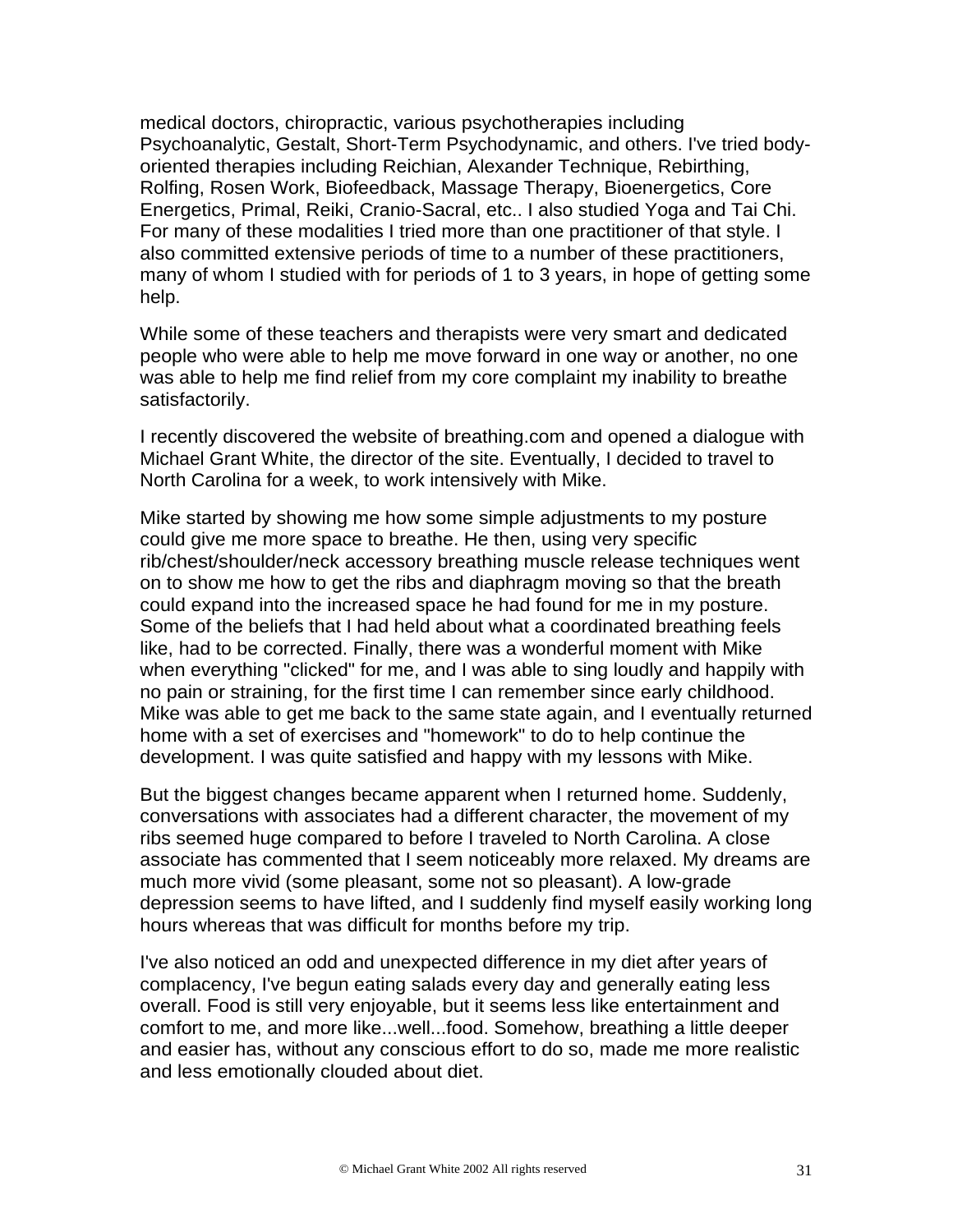Another thing that changed immediately after returning home, is my exercise routines. I generally swim every day and do a good bit of flexibility work every day. But after studying with Mike, I'm beginning to feel that there really is only one form of exercise breathing development. Everything else (swimming, stretching, weight-training, tai chi, running, you name it) is just a variation of breathing development.

For example, when I swim now, I'm very conscious of moving my limbs and ribs in such a way that the breath deepens with every stroke, so that the breath is more expansive and elastic when I get out of the pool than when I got in. This is quite different than the way I used to swim. I swam a lot harder than I swim now, and there was a general sense of triumph and temporary relaxation in that, but the relaxation didn't extend to my breath, which was tight and shallow when I was finished. Mike has assured me that I'll swim even stronger than before, if I'm careful to slowly increase the cardio demand such that the breathing apparatus remains relaxed. I always thought that the more cardio fitness, the better, as long as one doesn't have a heart attack. But I've learned that you can do quite a bit of subtle damage to the enjoyment of your life (and even your long-term health) by placing athletic demands on your body that are out of synch with your breathing abilities. So breathing comes first for me now, particularly since Mike's given me some tools with which to increase my breath.

I've noticed the same thing with my stretch routines. I no longer believe that there's such a thing as an "ankle stretch." Sure, I do the same ankle routines as before, but the way I do them is completely different. So there's no ankle stretches. Just "breath stretches" extended out to the ankles.

Mike also talked to me repeatedly about the ergonomics of my life in my easy chair, my work chair , my car seat. When Mike discussed these things, I listened and thought he made some good points worth considering. But since I've returned home, I'm beginning to feel that he was talking about something really important. I can see how slouching at my desk for a couple of hours leaves me with less breath, and that then induces a feeling of low self-esteem and depression. I guess I never noticed before because I didn't feel that I had all that much breath to protect. Now, with my breath deeper, I'm beginning to think seriously about how to improve my ergonomics (Mike gave me a number of good and inexpensive suggestions.)

Just now, as I sat and wrote this, I realized that I am indeed slouching and locking up my breath. I need to replace this desk chair with a more breathingfriendly chair (not a specialty item, just an inexpensive but different chair design than I'm currently using), in accordance with the suggestions that Mike gave me. So I got up and did about 10 minutes of my breathing exercises. Now, sitting back down to work, it's easier to work, the words are flowing with less effort, my self-esteem is higher, I feel more confident, life seems less like a burden. It's subtle, but tangible. No, it's not magic, my life isn't suddenly euphoric. But it's easier, less work, more filled with hope and promise, than it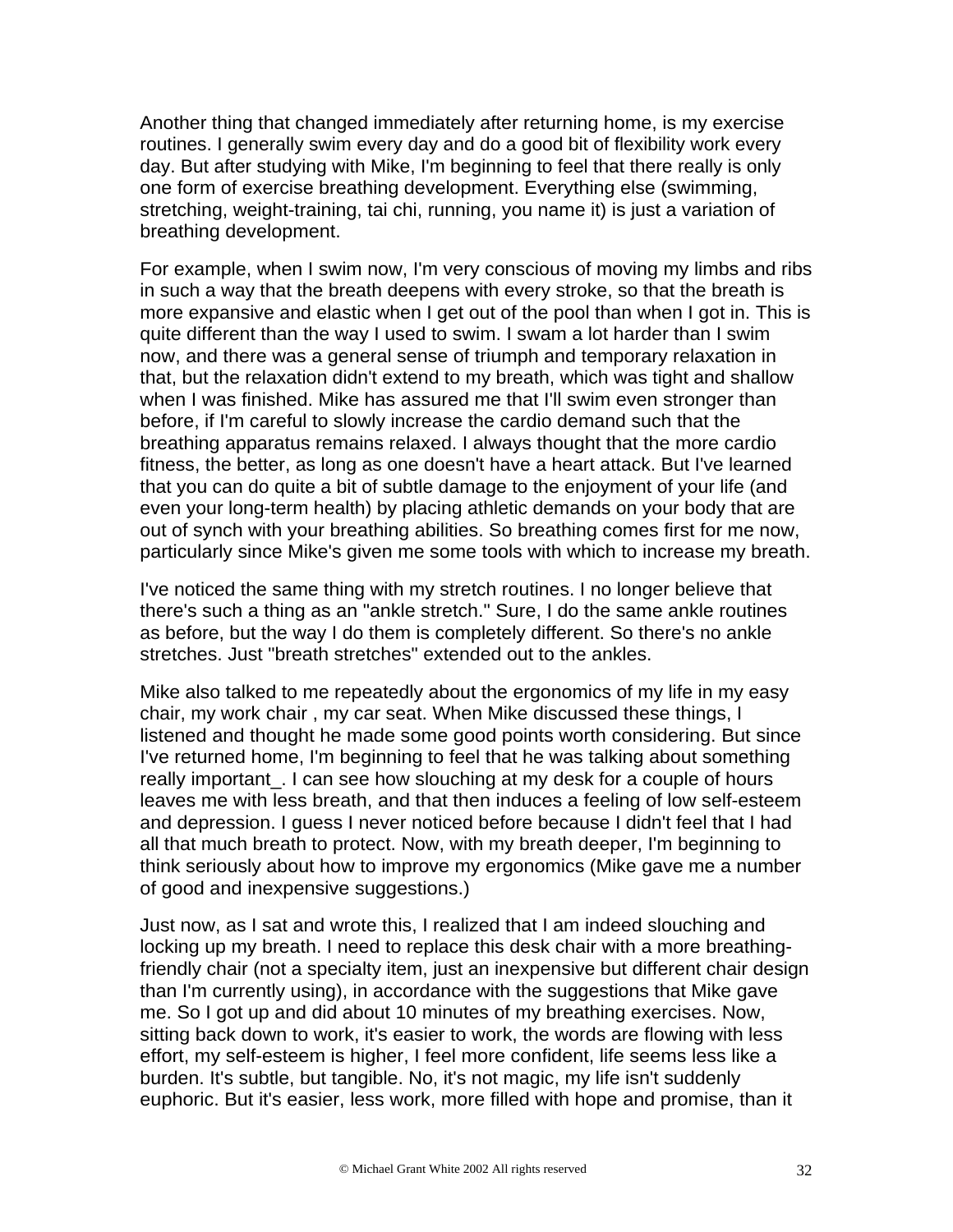was 10 minutes ago. It makes me wonder how many of my internal conflicts and frustrations are nothing more than the effects of poor breathing habits.

Some people tell me let go of the past, grieve the losses, forgive those who hurt you, move on toward life. They mean well by encouraging me to fly, but they assume that I have the wings with which to fly. How can I grieve the past and move on, if my breathing is locked up so that I can't fully laugh, cry, or sing?

Mike has helped me see some of the possibilities for correcting my breathing pattern, and the results of that have been simple and immediate. It feels good to breathe better. And it's very reassuring to know that there are specific exercises I can do for my breath, that will help me to let go of the past and create the future. **AP. Recommended program.**

**<http://www.breathing.com/energy-5-level.htm> Level 3. Level 4 if you need alternative supplementation.**

# **MEDITATION**

Greetings from London, England.

I thought some positive feedback might be of help.

I have been practicing TM since October of last year. I have also been practicing your Breathing Exercise #1 for the past few weeks since ordering the tape.

I enjoy TM but find it's effects variable and occasionally quite negative (although this was pointed out as being natural by the excellent tutor).

Your tape on the other hand has been a total revelation from the word go. I have been an asthmatic for 38 years and in just a few weeks of assiduously practicing this one exercise I have received more benefit than in twenty years of practicing all manner of other breathing techniques. Now here's the really good bit. I decided I would try using the "Waking Breath, -Breathing Exercise #1- whilst doing my TM even though in basic TM practice there is no conscious breath control (the mantra itself is supposed to encourage shallow almost imperceptible breathing).

The result is a totally positive quality of experience both in the meditation session and afterwards. I can't speak for other TM practitioners but the moral seems to be that whatever practice you are engaged in get your breathing right first and it will help and support everything else. It really is the place to start.

I can't thank you enough. (And yes, I am now going through the manual. **Recommended Product** <http://www.breathing.com/meditation-program.htm>

# **M.I.T Trained Biochemist**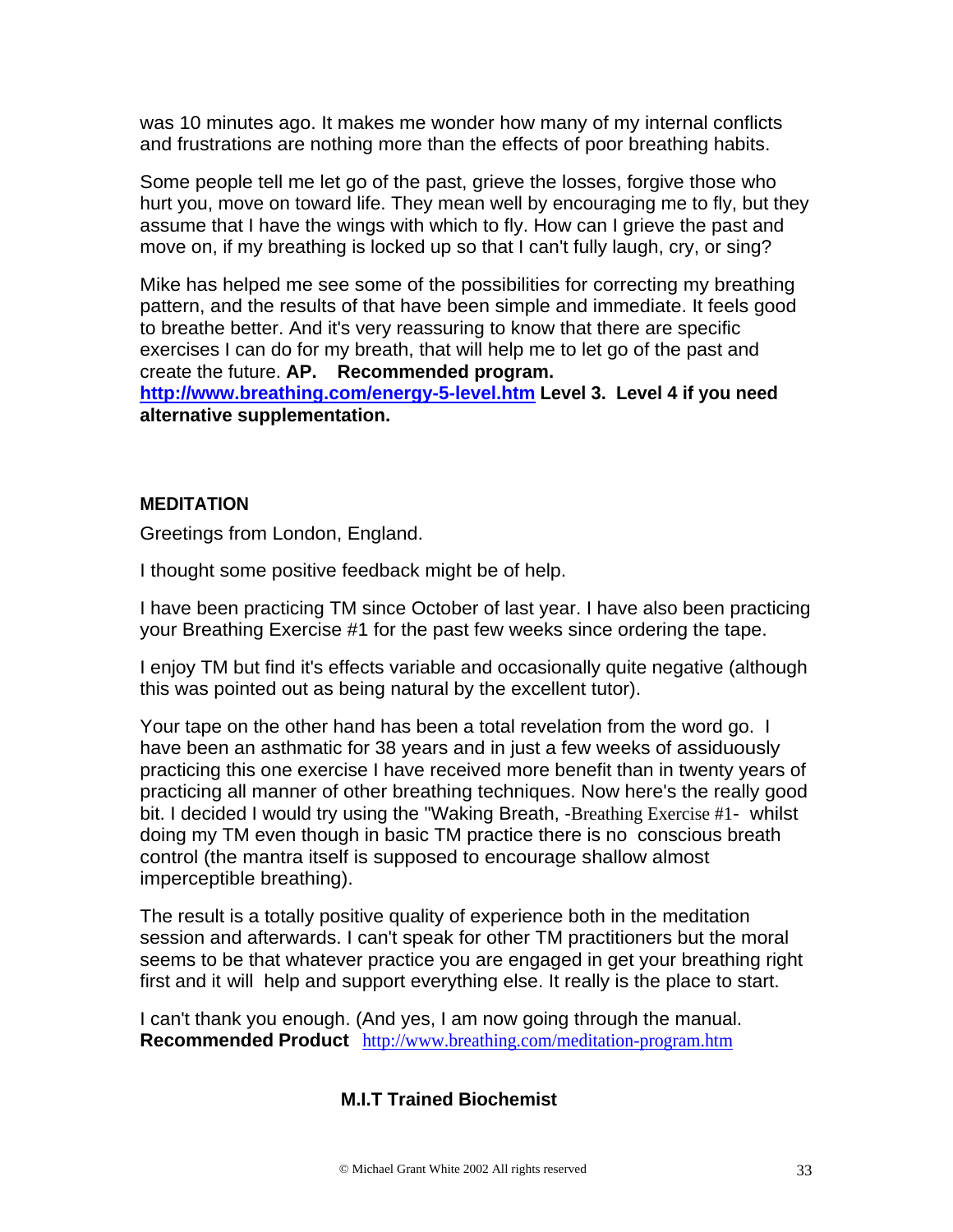Of all the essential nutrients needed by the human, oxygen is the one we must have on a moment to moment basis; we can't live without it even for a few minutes. yet, this is the one nutrient most people don't associate with deficiency problems. Nothing could be further from the truth.. One problem is that oxygen concentrations in and around major cities have been measured as much as 30% below normal. That means that each breath brings in less oxygen. As if this weren't bad enough, most people have developed poor breathing habits, thus further restricting oxygen intake. The resulting oxygen deficiency is having a negative effect on our health and our overall performance. Oxygen deprivation can be associated with all kinds of chronic diseases, including cancer. Michael White is an extraordinary breathing coach who teaches people new patterns of breathing, helping them to bring in more oxygen. These techniques help to improve health, stamina and even voice quality.

– Raymond Francis, Director, Beyond Health Corporation <http://www.beyondhealth.com> From Mike. Raymond has been quite successful with AIDS victims.

# **Raw-Living Foods Chef**

I highly recommend the work of Michael Grant White. It has touched my life on a very profound level. Excellent breathing is absolutely essential to everything in our lives. It provides energy, assists digestion, improves>brain efficiency and assists in providing optimal body functioning. Breathing for me though is much more. Breathing correctly has allowed me to tap into the magical side of life... the spirit within!

Through learning how to breathe in the whole body we can go beyond the mind and our animalistic thinking. Most of us breathe in the chest area stimulating the sympathetic (Flight or Fight) nervous system. This incorrect breathing began at birth with our conditioning, civilized life's non stop emotional upheaval, polluted cites and increased stress without the release.

By learning how to breathe we can bring our breath down and learn to stay n the parasympathetic (slowing down, restorative) nervous system for most of the time. In times of crisis we can use optimal breathing development and exercises to bring it back there.

The practice of Mike's exercises allows the natural reflexive breathing to be rehabilitated.

Basically we are retraining our body to breathe naturally, so these are not just short term exercises, they are designed to recondition and reorganize the way we breathe.

One of the my favorite exercises was not a specific breath exercise, but a Qi Gong exercise. This simple exercise, taught in his Secrets of Optimal Breathing manual, of standing still in relaxed posture has revolutionized my own posture and thus increased my breathing capacity. The Better Breathing Exercise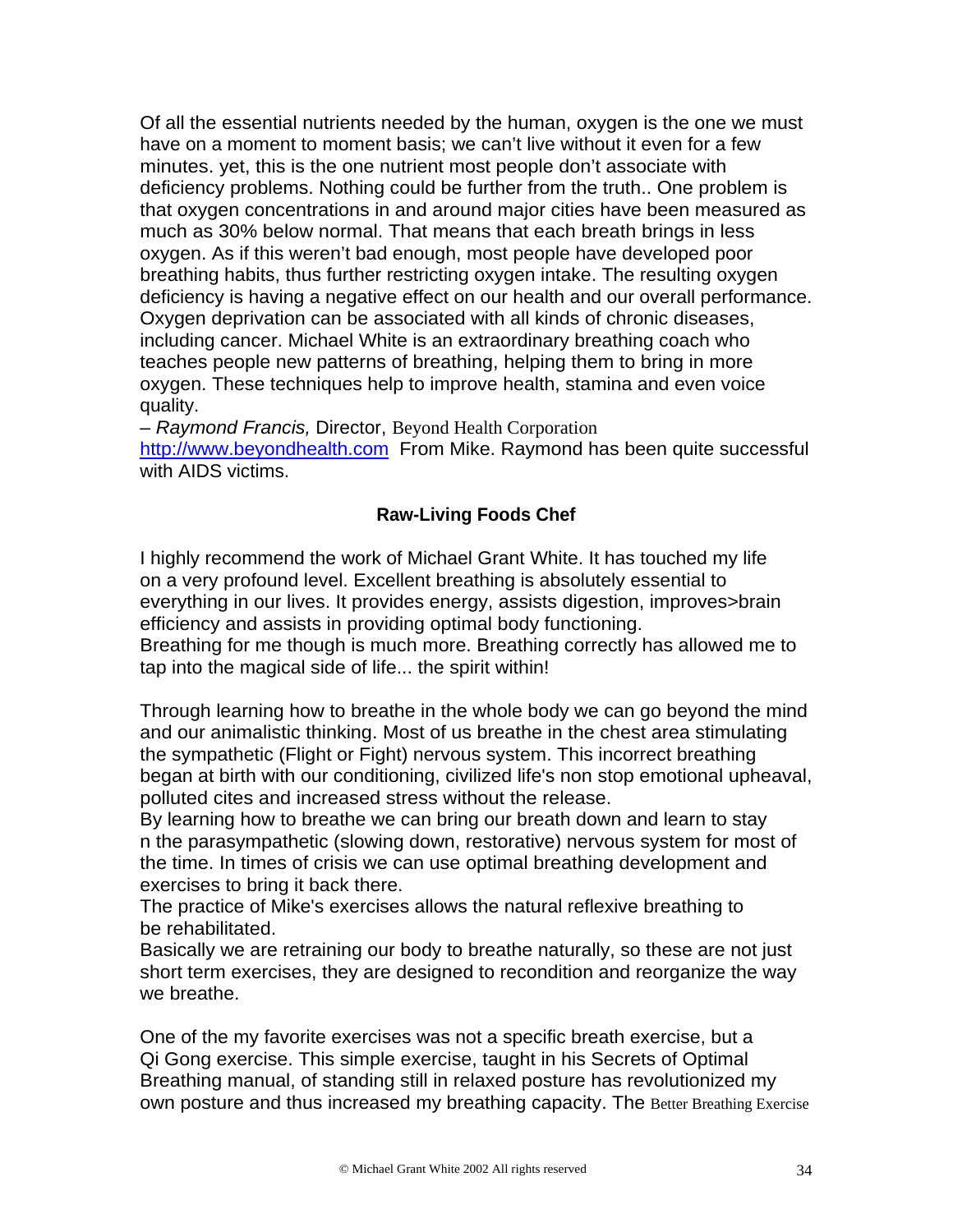#2 (aka Tibetan Caffeine),<http://www.breathingl.com/exercise2.htm> , singing exercises and shhh breath in the video [http://www.breathing.com/video](http://www.breathing.com/video-)strap.htm have also opened up my breath and lungs like never before. Two years later I still practice the techniques and exercises because I get results form them.

While working with Mike in 2000 I was introduced to a strapping exercises <http://www.breathing.cm/video-strap.htm> which really allows an opening and expanding of lung capacity, Mike has a video that you can use at home for this.

The changes for me were very subtle, yet like any true natural health practice, accumulative over time. And I have not even practiced them daily!!

So don't despair if you don't get immediate results thought many do, just persevere and gradually your breathing will open on a whole new level.

Excellent breathing in conjunction with living foods, yoga and meditation, provides you with the tools that may enable you to find your peace... whatever life throws at you. Philip Madeley http://www.sattvic-life.com www.freshupnorth.com

Click here for a few words from leading California physician†† Dr. Len Saputo <http://www.breathing.com/len-saputo.htm>

#### **Chiropractor**

Mike White is truly a master of the breath. As a long time martial artist, Chiropractor and singer. I thought I had a handle on breathing. What I had in fact was created non optimal breathing patterns by over emphasizing the abdominal aspect of the breath. This was depriving me of the fullest expansion possible. Mike's due diligence and keen powers of observation helped me open up. As I breathe easier I am letting go of patterns of effort in my life. The breath is truly a living metaphor. Thank you, Mike. David Miller, D.C. Recommended Product. <http://www.breathing.com/breathingkit.htm>

# **Psychologist Gay Hendricks**

If you've never seen Mike's powerful work, you're in for a real transformational treat. You'll see why he's simply called The Breathing Coach. You can check out his work at www.breathing.com.

#### **Migraines, Chest Pains, Vitality and Emotions.**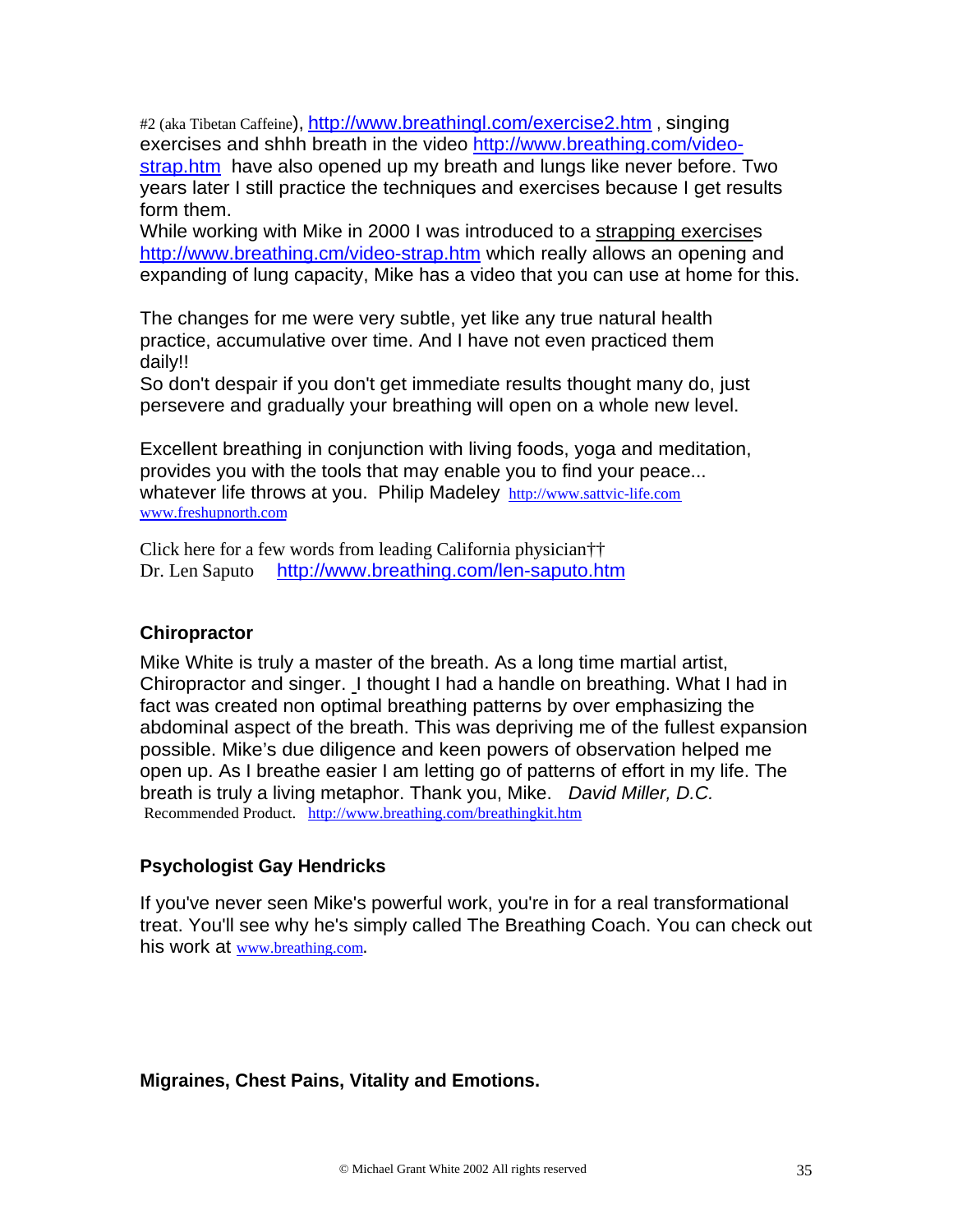Just wanted to tell you how much I enjoy your newsletter. My sister ------ was fortunate to have had the opportunity to meet with you in early June. She mentioned what a kind person you are. She lives in Hawaii, I in Nevada, but we talk with each other several times a week and she has continued working with her breathing. On her way back from North Carolina, she stopped in Nevada to join us in celebrating my daughter's high school graduation, and shared with us what she has learned.

I have had terrible migraines for several years now and just this week, I tried some of your techniques for breathing (properly!) and lo and behold, they first subsided and then eventually disappeared. How wonderful it was to rid myself of this. I will continue these techniques whenever I feel the need.

In closing, please keep me informed if you plan on visiting Las Vegas. My father who also lives in Las Vegas, uses your tapes, etc. as faithfully as my sister and I know he would love to join me in going to any seminars/classes that you may present. He was experiencing chest pains

(angina?) periodically and since he started his Optimal Breathing program, he has not touched his nitroglycerine. It is amazing given his history of heart disease. He also feels more vital. The greatest reward is that even emotionally, he has opened himself up to us all. I thank you, Mike, as there are many more things that have happened to our family since meeting you.

Sincerely,

D. M. Recommended program <http://www.breathing.com/energy-5-level.htm>. Level 3. Level 4 if you wish nutritional and other supplemental products.

We also have a large Frequently asked health questions section at <http://www.breathing.com/faq.htm>Other Program Themes contained in the Video 176:

Pain reduction Energy increase Pregnancy and birthing ease Better Sleep Sports performance: Anxiety and stress reduction Recovery from addictions **Meditation** Voice strengthening Weight Loss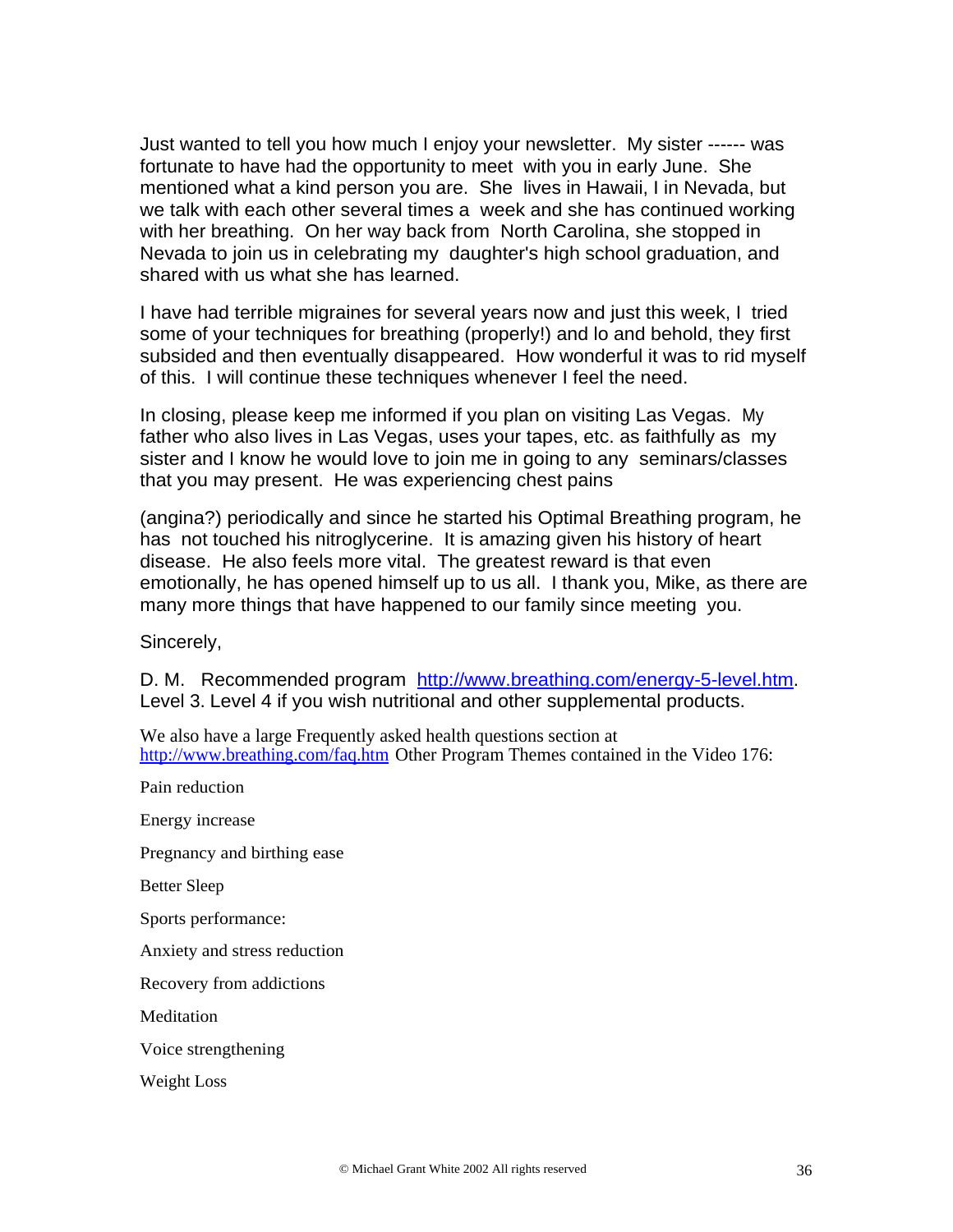Deepest calm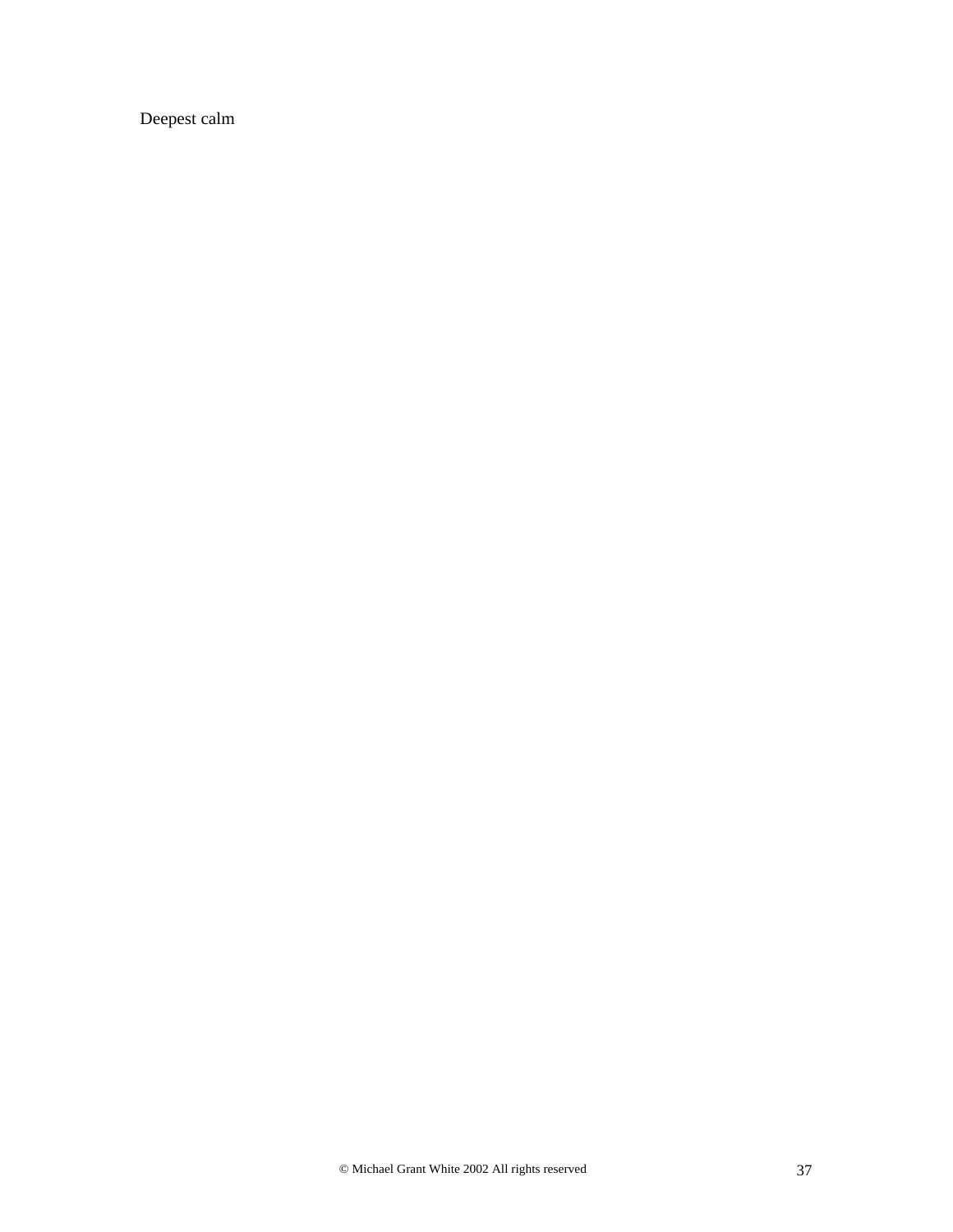# The Optimal Breathing School

The Leading Edge in Breathing Development

# **Become an expert in a field that few health or personal growth professionals clearly understand.**

**Learn to breathe better and earn a certification as an Optimal Breathing Coach. Touch and non-touch methods of Rapidly Improving Breathing and Voice.**

Accelerate progress in your health or personal development discipline in ways you never even dreamed of.

# **Self help tools and client/patient training techniques usable in the following professions:**

Massage Therapists, Occupational Therapists, Bodyworkers, Personal Trainers, Medical Doctors, Nurses, Chiropractors, Osteopaths, Physical therapists, Psychotherapists, Inhalation Therapists, Speech therapists, Speech pathologists, Voice and singing teachers, Transformational breathworkers including Reichian, Rebirthing, Radiance, Radix, & Holotropic; Yoga, Chi kung (Qi Gong) teachers and students, Hard and soft style martial artists, Alexander work, Feldenkrais, Butoh, Pilates, Tai Chi & Kinesiology will ALL benefit from this training.

Be able to facilitate significant improvement in one's own and most client's breathing. Benefits can include improved energy; pain reduction; pregnancy and birthing ease; improved sleep; sports performance; stress management; weight loss; stopping smoking; voice strengthening and much, much more.

Safe, fast, easy, painless. Breath is life.

Hands-on training, course book, videos, audios, specialized education tools, personal consultations with Mike, Huge web site with individual web pages for each student. Trainings offered several times a year at convenient locations around the US and abroad.

For more information contact [school@breathing.com](mailto:school@breathing.com) Phone 866 My Inhale Note: You will want to begin with our Breathing Development Program as a prerequisite and supplement to this training. <http://www.breathing.com/energy->5-level.htm Level 3.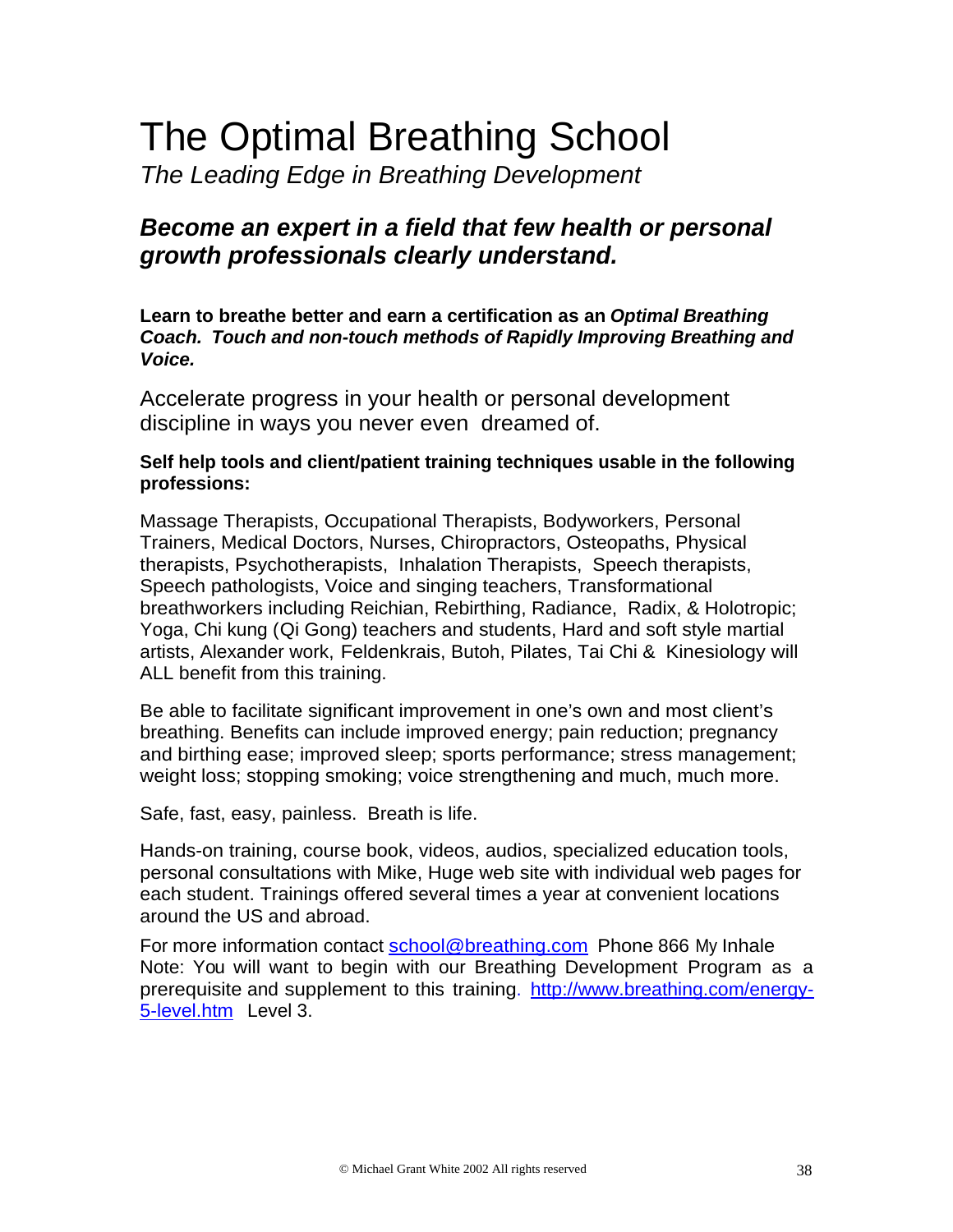#### **About Michael Grant White**

He is one of the most unusual teachers in the world today. He has devoted over thirty years to breathing development. Mike is one of those rare individuals whose destiny was revealed to him at a very young age by being asked to sing for his grammar school student body. Subsequent physical abuse left him unable to sing and what followed was a 40 year quest to regain his singing voice and inner sense of wholeness. Learning what did NOT work was almost as beneficial as learning what DID work.

Michael's students include a wide range of individuals, including business executives, personal and spiritual growth seekers, amateur and professional athletes, speakers and singers.

## **Multitasking Systems For Bio-Integration**

Mike is a somatic educator using the breath as a focal point for stress management, emotional balance, self expression, and personal power. An ordained Christian minister, he has combined key elements of Christianity, Hatha, Tibetan and Kundalini Yoga, Pranayama, Chi Kung, Massage therapy, meditations, Chi Kung, Tai Chi, Karate, Reichian Therapy, Radiance Breathwork™, Rebirthing™, Meditation, Chanting, Toning, Operatic and Public Speaking training, and nutrition. He is a founding member of Association Of Humanistic Psychology Somatics Community Steering committee, a member of The Rock of Asheville (a Christian City Church) a former member of Unity Center Walnut Creek California and still a member of The Health Medicine Forum of Walnut Creek. Offices in Waynesville & Asheville, NC. 866 My Inhale

He delivers lectures and workshops worldwide and uses his Breathing Manual and recorded breathing exercise cassettes to support his work. He has appeared on Gary Null show; national cable TV 's Lifetime Channel. Articles published by him have appeared in Massage Magazine, Women's Sports and Fitness, Boardroom Reports, a children's book created by the Disney Channel book company. He is quoted in a new (2001) Rodale book for women titled Natural Calm. Optimal Breathing is listed in Rodale Press' newest book (2000) on Alternative Healing titled Alternative Cures.

# Current Research

Today, Mike is working with some of our Nation's top physicians, behavioral and alternative health specialists to expand the use of Optimal Breathing<sup>sm</sup> in new and exciting areas of therapy, sports performance and personal growth.

Just as Optimal Breathing<sup>sm</sup> removes the barriers that prevent vocalists from reaching their performance potential, it can remove those barriers in all of us, allowing us to achieve our maximum potential in whatever it is we do. Optimal Breathing<sup>sm</sup> has shown astonishing healing factors in various health conditions, and further studies are being conducted with various health conditions using Optimal Breathing<sup>sm</sup>. <http://www.breathing.com/results.htm>